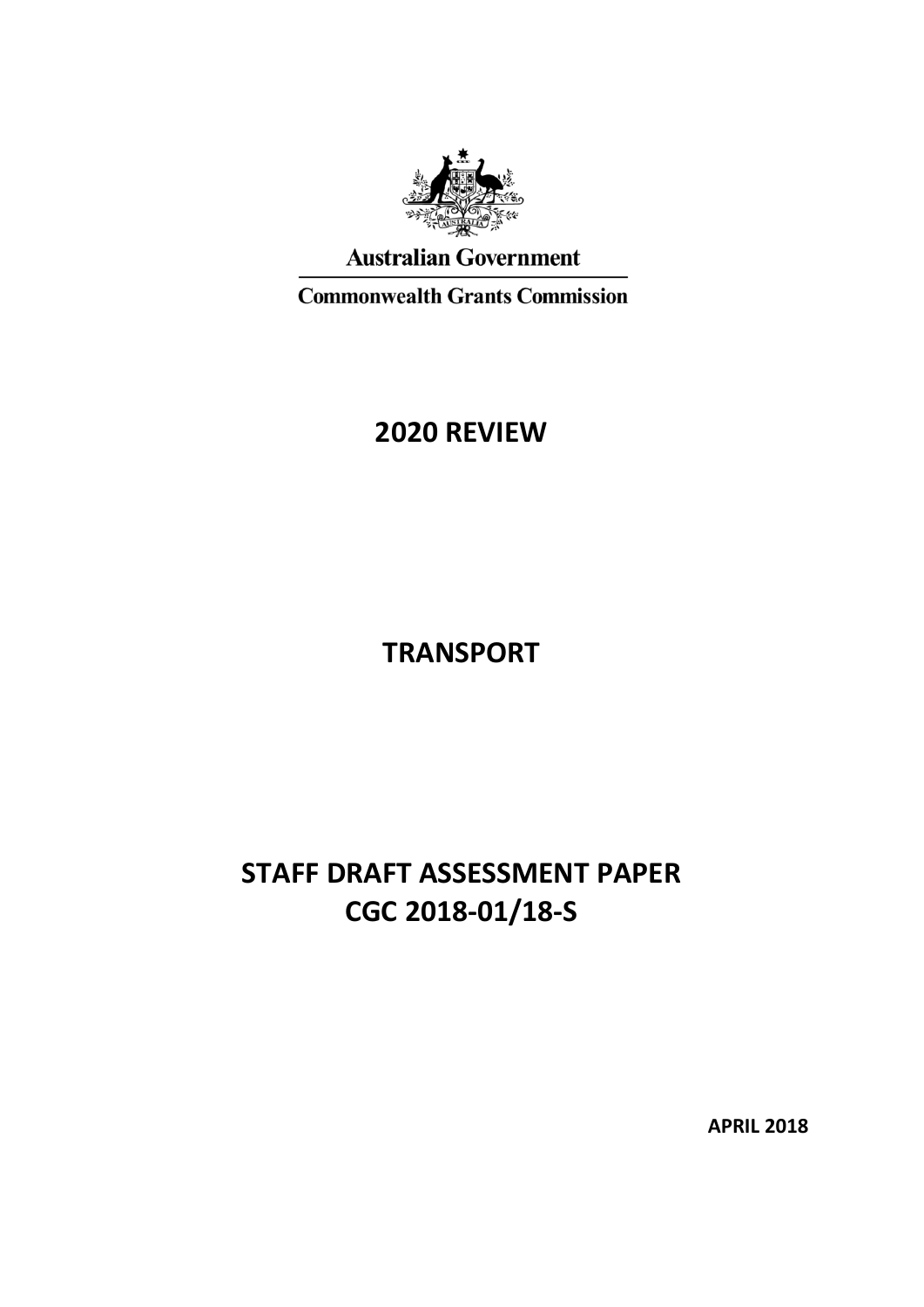| Paper issued               | 20 April 2018                                                                                                                                                                                                                                            |
|----------------------------|----------------------------------------------------------------------------------------------------------------------------------------------------------------------------------------------------------------------------------------------------------|
| Commission contact officer | Kathryn Conroy, 02 6229 8848, Kathryn.Conroy@cgc.gov.au                                                                                                                                                                                                  |
| Submissions sought by      | 31 August 2018                                                                                                                                                                                                                                           |
|                            | Submissions should be emailed in Word format to                                                                                                                                                                                                          |
|                            | secretary@cgc.gov.au.                                                                                                                                                                                                                                    |
|                            | Submissions of more than 10 pages in length should include a                                                                                                                                                                                             |
|                            | summary section.                                                                                                                                                                                                                                         |
| Confidential material      | It is the Commission's normal practice to make State                                                                                                                                                                                                     |
|                            | submissions available on its website under the CC BY licence,                                                                                                                                                                                            |
|                            | allowing free use of content by third parties.                                                                                                                                                                                                           |
|                            | O                                                                                                                                                                                                                                                        |
|                            | Further information on the CC BY licence can be found on the                                                                                                                                                                                             |
|                            | Creative Commons website (http://creativecommons.org).                                                                                                                                                                                                   |
|                            | Confidential material contained in submissions must be<br>clearly identified or included in separate attachment/s, and<br>details provided in the covering email. Identified confidential<br>material will not be published on the Commission's website. |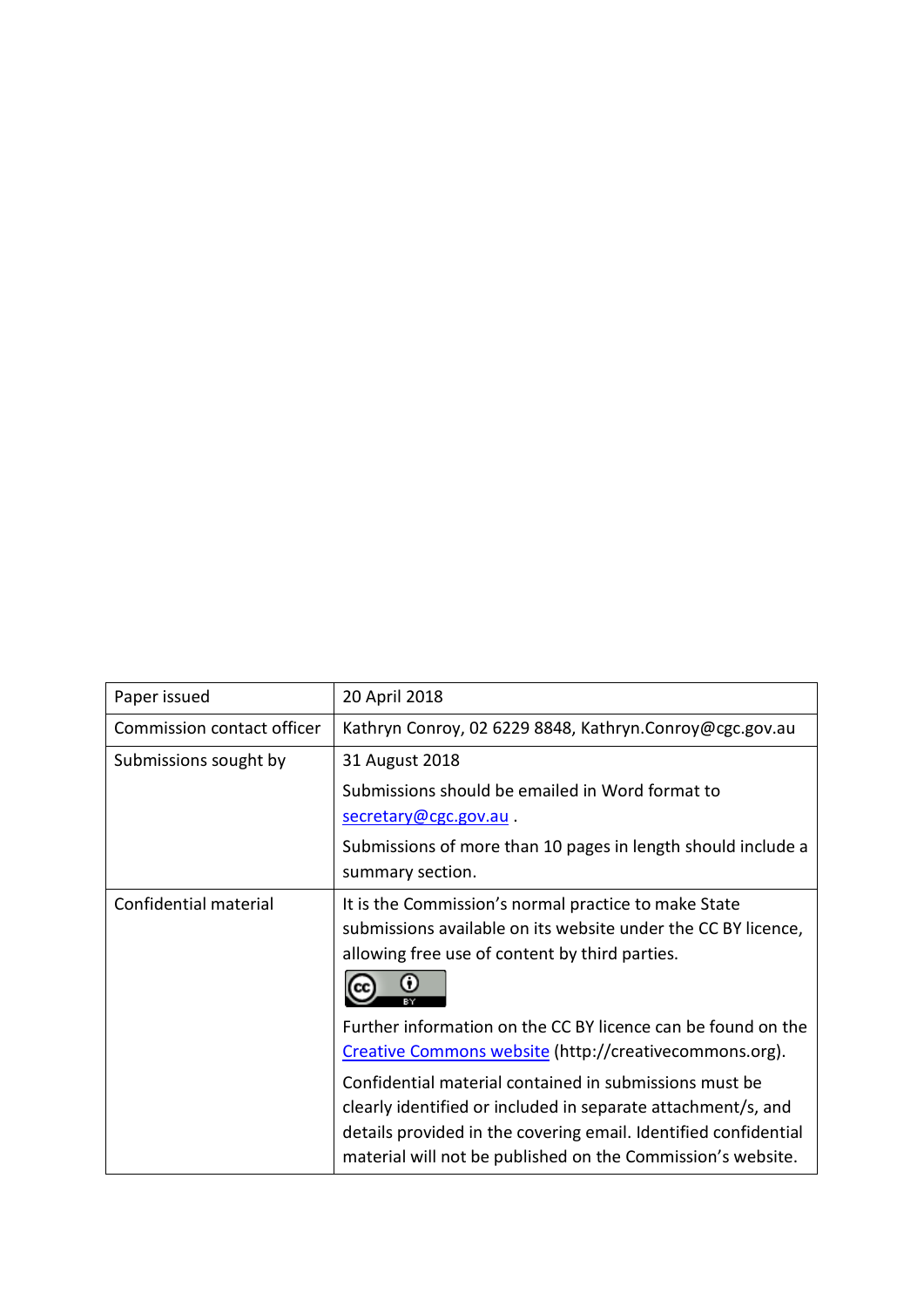# **CONTENTS**

| <b>TRANSPORT</b>                                   | 1  |
|----------------------------------------------------|----|
| <b>2015 REVIEW APPROACH</b>                        | 1  |
| Services included in this category                 | 1  |
| Category and component expenses                    | 1  |
| Data sources and assessment methods                | 2  |
| <b>ISSUES AND ANALYSIS</b>                         | 6  |
| Conceptual case                                    | 7  |
| Urban transport expenses and infrastructure models | 12 |
| Definition of urban areas                          | 12 |
| Non-urban expenses                                 | 13 |
| <b>CONCLUSION AND WAY FORWARD</b>                  | 14 |
| Proposed assessment structure                      | 14 |
| <b>ATTACHMENT A: SUAS PROPOSED FOR INCLUSION</b>   | 15 |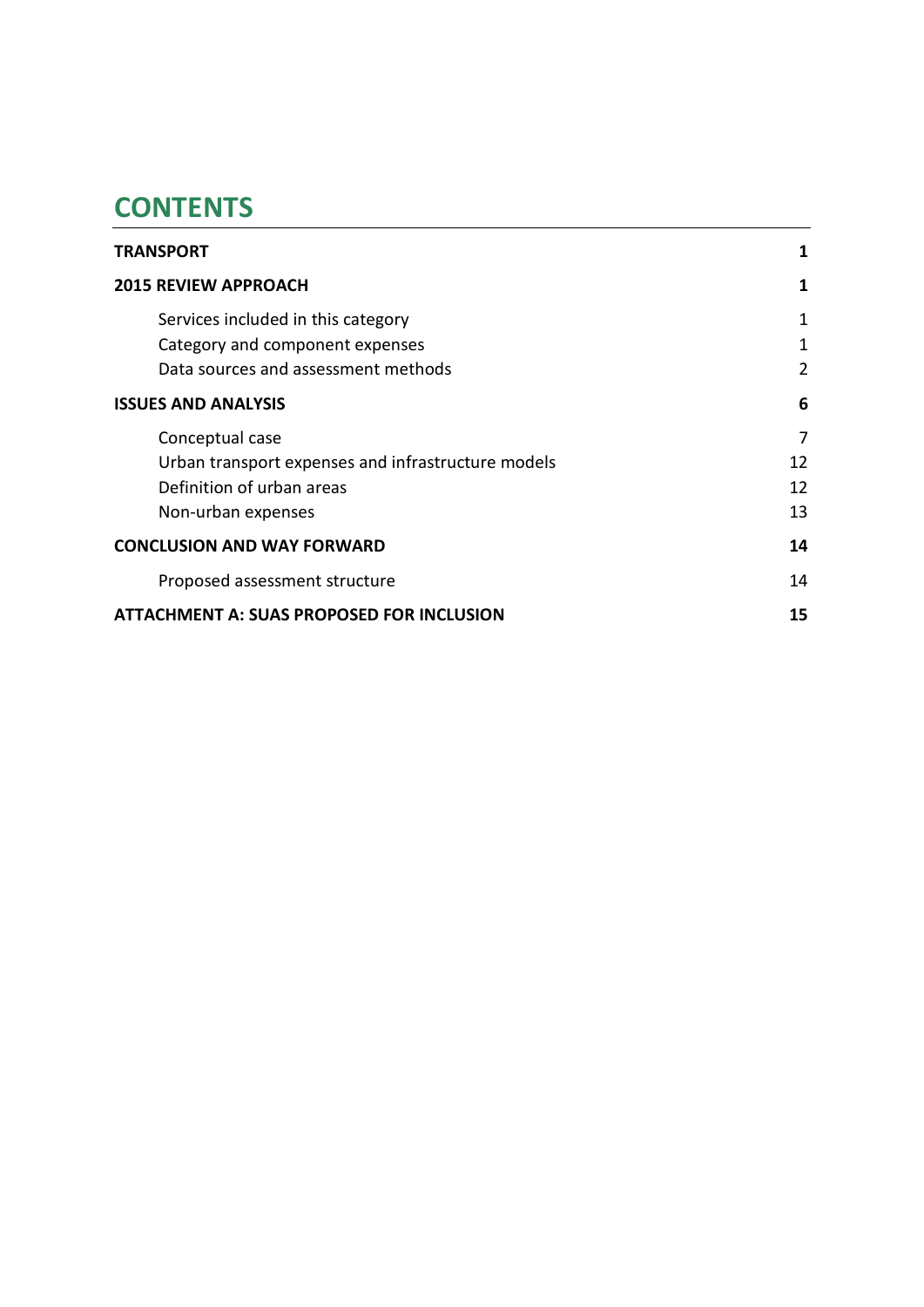# <span id="page-3-0"></span>**TRANSPORT**

1 This paper covers the assessments of transport net expenses and investment. Net expenses are assessed in the Transport category, while transport investment is a component of the Investment category.

# <span id="page-3-1"></span>**2015 REVIEW APPROACH**

## <span id="page-3-2"></span>**Services included in this category**

- 2 The Transport category comprises expenses relating to bus, rail (passenger and freight), and ferry services, ports and other maritime related services, and air transport. The expenses include the cost of passenger concessions and State administration expenses. Any user charges or other revenue are netted off.
- 3 States also subsidise school bus services but those expenses are in the School education category.
- 4 The transport investment component covers investment in the acquisition of extra, or upgraded, infrastructure, where investment is defined as gross capital expenditure less depreciation.

# <span id="page-3-3"></span>**Category and component expenses**

- 5 The Transport category is assessed in two components:
	- urban transport net operating expenses
	- non-urban transport subsidies.
- 6 [Table 1](#page-3-4) shows that the provision of urban transport is the dominant expense, representing 93% of the total category expense.

#### <span id="page-3-4"></span>**Table 1 Transport category expenses by component, 2016-17**

|                     | Amount | Proportion of total expenses |
|---------------------|--------|------------------------------|
|                     | Sm     | %                            |
| Urban transport     | 12472  | 93                           |
| Non-urban transport | 1009   |                              |
| Total               | 13481  | 100                          |

Source: Commission estimates based on State-provided data, 2018 Update.

7 [Table 2](#page-4-1) shows transport investment.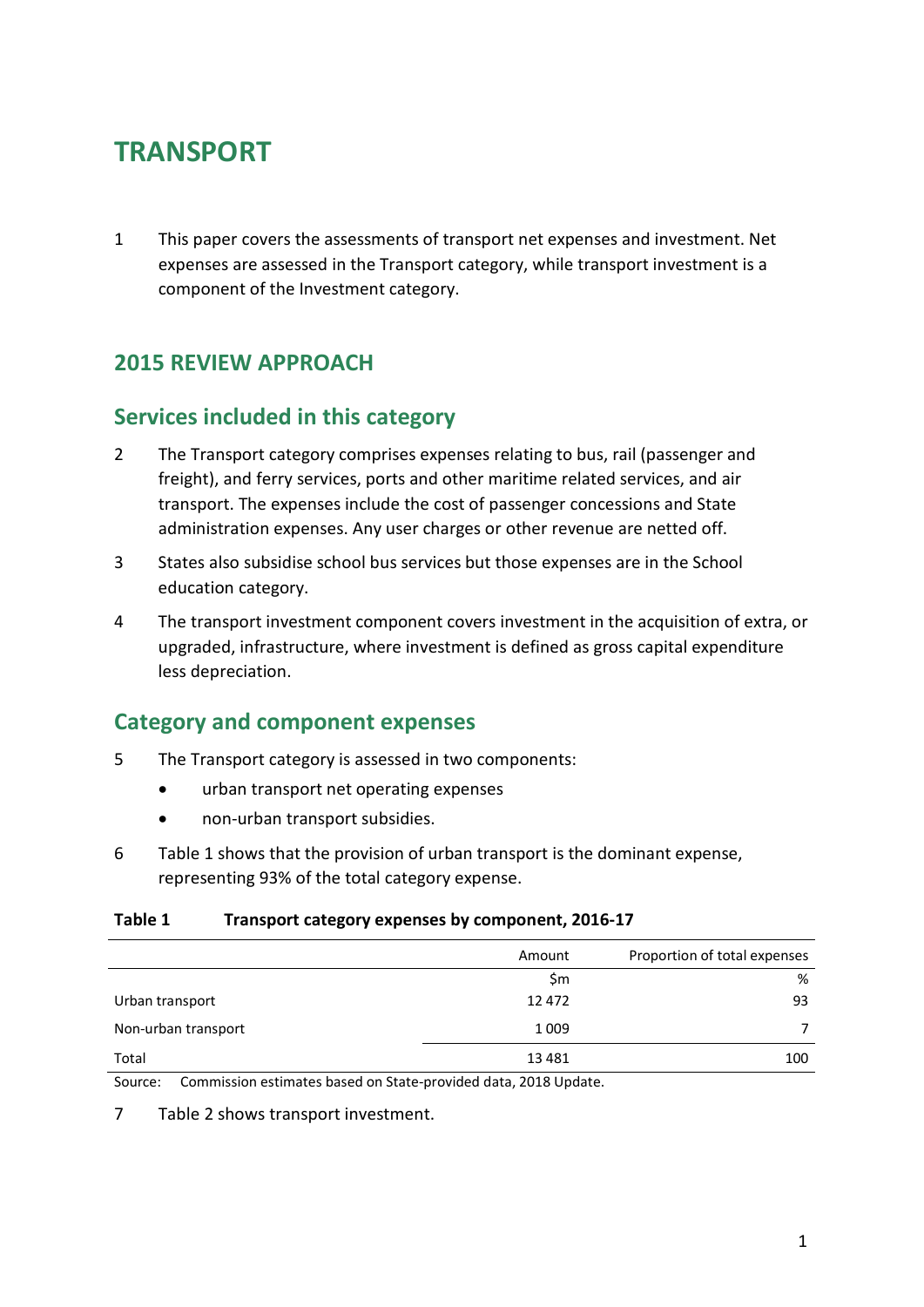<span id="page-4-1"></span>

|                      | Amount  |
|----------------------|---------|
|                      | Sm      |
| Transport investment | 7 7 7 4 |

<span id="page-4-0"></span>Source: Commission estimates based on State-provided data, 2018 Update.

### **Data sources and assessment methods**

#### *Net urban transport operating expenses*

8 *The conceptual case.* Evidence gathered during the 2015 Review shows that the transport task increases as cities become more populous and that, after taking account of fares and other revenues, State governments spend more per capita in larger cities than in smaller ones. [Table 3](#page-4-2) shows per capita net expenses for cities of different sizes. It also shows that, of the population living in urban centres with populations over 20 000, 73% live in cities with a population over 1 million (Sydney, Melbourne, Brisbane, Perth and Adelaide). This is where per capita net recurrent expenses are the highest.

|                                  | 20 000 to<br>50 000 | 50 000 to<br>100 000 | 250 000 | 100 000 to 250 000 to 1 000 000 to<br>1 000 000 | 2 500 000 | 2 500 000<br>and over | Total |
|----------------------------------|---------------------|----------------------|---------|-------------------------------------------------|-----------|-----------------------|-------|
| Population ('000)                | 1 2 2 1             | 714                  | 876     | 2 1 1 3                                         | 4 9 4 9   | 8080                  | 17953 |
| Per capita net<br>expense (\$pc) | 25                  | 46                   | 106     | 188                                             | 321       | 426                   | 311   |

#### <span id="page-4-2"></span>**Table 3 Per capita net expenses by Australian city size, 2009-10 to 2011-12**

Source: Commission estimates based on State data, 2015 Review.

 $\overline{a}$ 

- 9 The transport consultants engaged for the 20[1](#page-4-3)0 Review<sup>1</sup> advised that, in general, public transport operating subsidy per capita rises as city size increases because of the greater quantity of travel per capita made by public transport. In addition, the quantity of travel by public transport (as measured by passenger-kilometres) rises even faster in growing urban centres because average trip distance increases as urban area grows. Based on this advice, the Commission considered urban population size was an appropriate proxy for the transport task in the 2010 and 2015 Reviews.
- 10 [Table](#page-5-0) 4 shows the transport task as measured by per capita passenger-kilometres and per capita net expenses for the State capital cities.

<span id="page-4-3"></span><sup>1</sup> *2010 Review of State Government Subsidised Urban Public Transport Services: Consultant Advice*, Institute for Sustainable Systems and Technologies, University of South Australia, April 2009.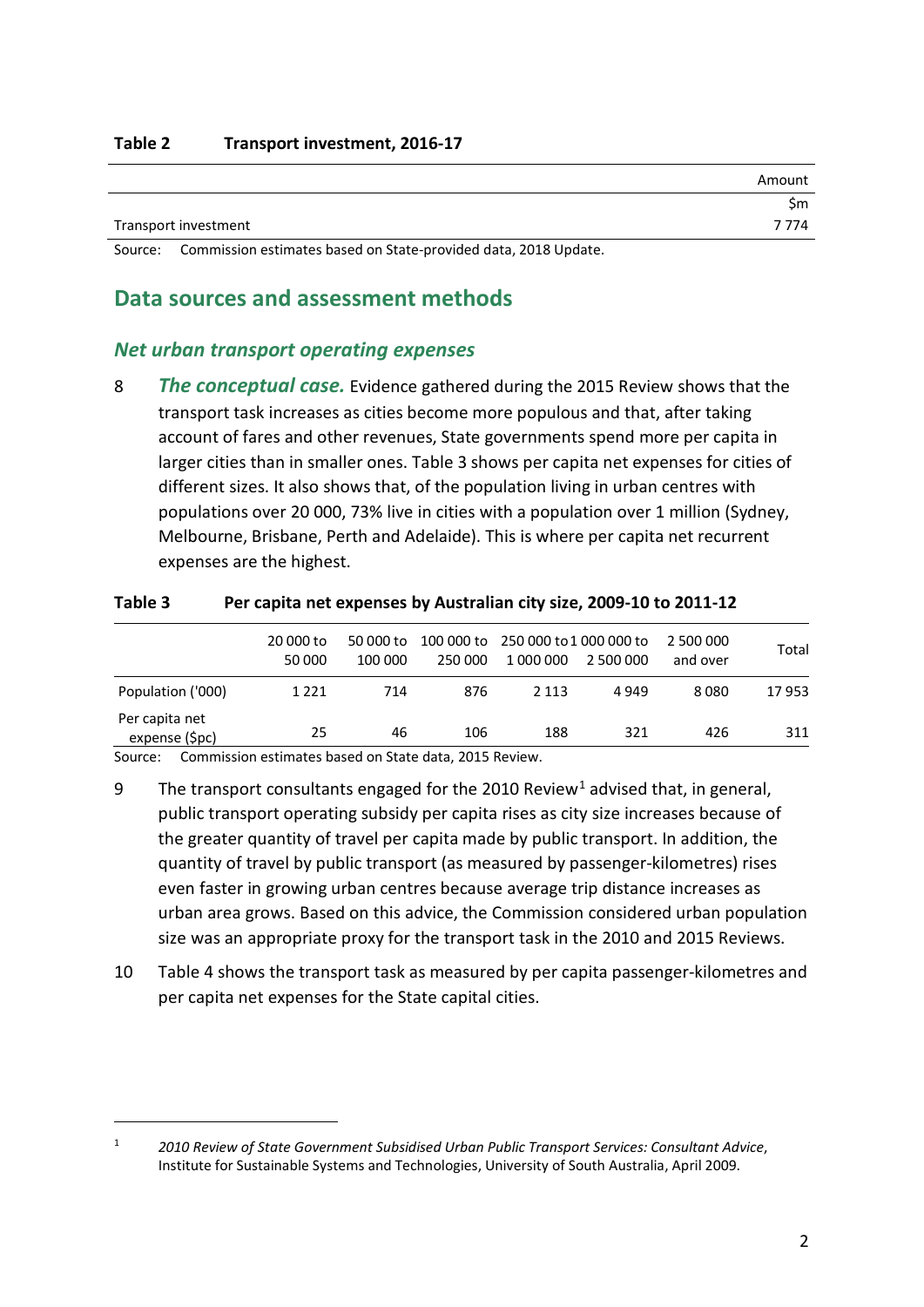#### <span id="page-5-0"></span>**Table 4 Per capita net expenses and transport task by capital city, average of 2009-10 to 2011-12**

|                              | Sydney | Melbourne | Brisbane Perth |     |     |     | Adelaide Hobart Canberra | Darwin |
|------------------------------|--------|-----------|----------------|-----|-----|-----|--------------------------|--------|
| Per capita net expenses (\$) | 560    | 285       | 396            | 322 | 198 | 127 | 245                      | 198    |
| Per capita passenger-km      | 1 647  | 1 3 3 0   | 940            | 760 | 577 | 283 | 520                      | 410    |

- Note: The per capita net expenses and per capita passenger-kilometres are not strictly comparable. The per capita net expenses are based on the ABS Significant Urban Areas, which only includes the major urban and near-urban reaches of each capital city. The per capita passenger-kilometres are based on Greater Capital City Statistical Areas, which are wider geographical areas including the small towns and rural areas surrounding the city. The passenger-kilometre data were obtained from *Long-term trends in urban public transport*, Bureau of Infrastructure, Transport and Regional Economics (BITRE) (2014).
- 11 The data show that, like net expenses, the per capita transport task increases with urban centre population size. This is consistent with the conceptual case supporting the current net recurrent expenditure model used in the 2015 Review.
- 12 *The scope.* The Commission used consolidated general government sector and public non-financial corporation (PNFC) spending and investment on urban passenger services because it considered transport services to be more like general government services than the commercial services provided by many State trading enterprises. Like general government agencies, urban transport enterprises rely on government funds to meet operating costs and pay for major investments; the services stem from social policy objectives; and policies on service delivery and charges are made by government departments.
- 13 *The model.* The following model, which is based on the relationship between net urban transport expenses and urban population, was used to assess urban transport net expenses.

$$
E_i = \beta * \ln(P_i) + \alpha
$$

Where:

 $\overline{a}$ 

 $i$  is equal to all cities with a population greater than 20 000

- $E$  is the per capita net expense
- $P$  is urban population
- $\alpha$  is a constant<sup>2</sup>, and
- $\beta$  is a scaling factor.

<sup>&</sup>lt;sup>2</sup> This constant is equal to the per capita expense for an urban centre with a population of one million.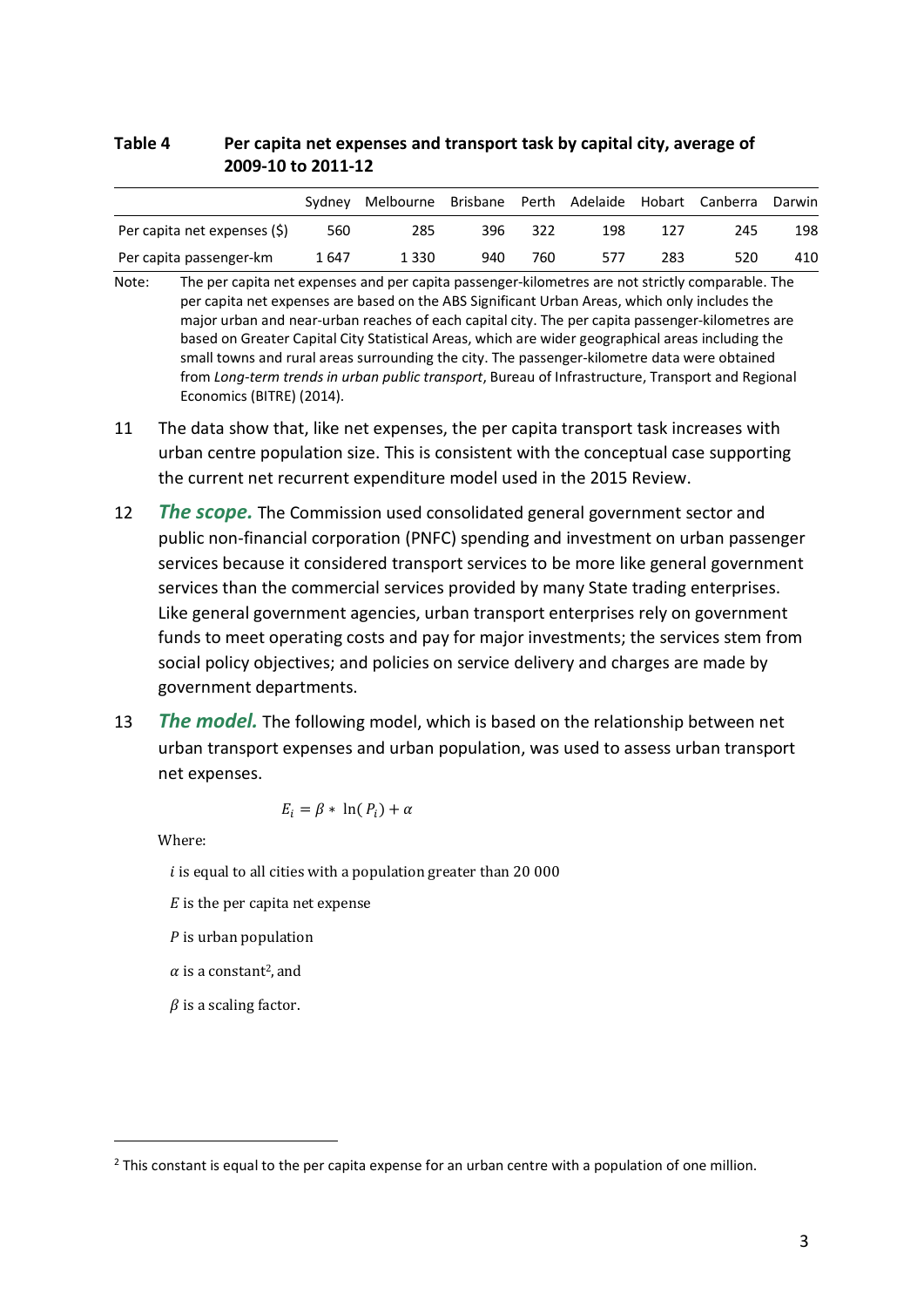14 [Figure 1](#page-6-0) shows the relationship described in the above equation, derived from State data collected during the 2015 Review. A linear-logarithmic (lin-log) relationship best describes the relationship between urban transport expenditure observed in the state data, where increases in urban centre population tend to increase per capita net expenses at a diminishing rate.



<span id="page-6-0"></span>**Figure 1 Net expenses by urban population size, average of 2009–10 to 2011–12**

Note: City data are not shown for confidentiality reasons. Source: 2015 Review data returns, State transport departments.

- 15 *Urban centres.* The urban centres included in the assessment and their populations are defined using ABS Urban Centres/Localities (UCLs) contained within Significant Urban Areas (SUAs). While the definition of urban centres may not capture perfectly the population serviced by the urban transport networks, it is policy neutral.
- 16 Urban centres with populations over 20 000 are included.
- 17 The Commission treated Newcastle, Wollongong, the Central Coast, the Sunshine Coast and the Gold Coast as separate cities, rather than amalgamating them with their principal cities because the demand for travel by public transport between these satellite areas and the principal city was low relative to public transport travel within each satellite area. This approach was supported by the 2010 Review consultants.

#### *Non-urban transport subsidies*

18 The non-urban transport assessment covers the costs of providing passenger and freight transport services between urban centres. Needs are measured by the State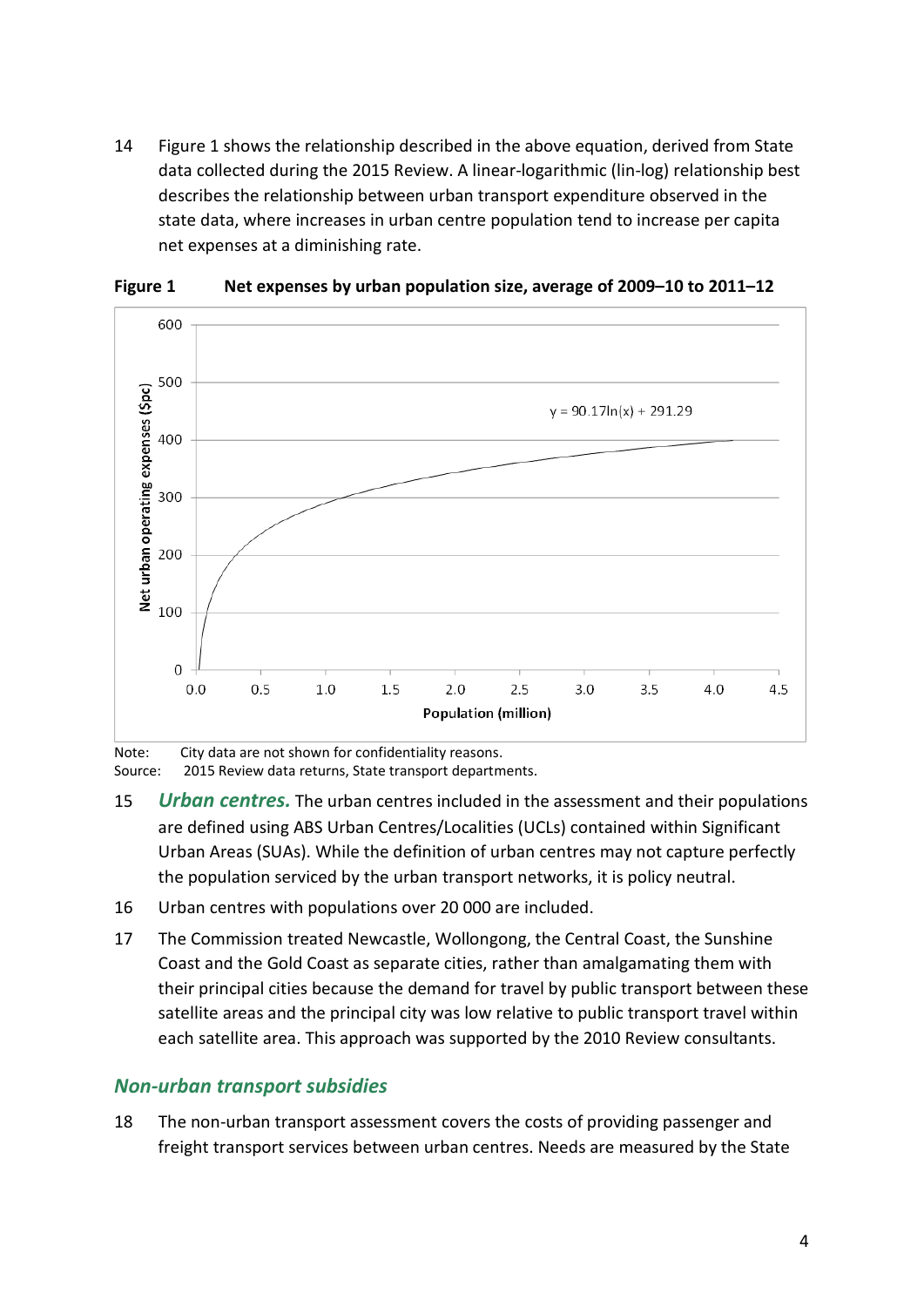share of population living outside capital cities. Assessed expenses are then adjusted by a location factor that recognises interstate wage differences and regional costs.

19 Non-urban transport expenses are the general government subsidies to service providers because some of the services covered by this component, such as rail freight and ports, are commercial in nature.

### *Investment and depreciation*

- 20 *Urban transport investment.* The urban transport investment assessment allows for the impacts on investment in transport infrastructure of:
	- city size, through a capital stock factor, which is calculated as the average of factors derived from:
		- a population model, which reflects the effects of city size on the need for assets per capita
		- − State shares of urban population (urban centres with population above 20 000)
	- population growth
	- the cost of urban transport infrastructure, through a capital cost factor which reflects the relative construction, wage and regional costs.
- 21 The population model is based on the observation of an upward sloping linear relationship between city size and assets per capita. The Commission's analysis showed that assessed asset values per capita were driven by the square of urban centre populations if the relationship between city size and asset values was linear and had a zero intercept. The Commission adopted this simplified model, which is described as follows,

$$
A_i = P^2 \times 50\%
$$

Where:

 $i$  is equal to all cities with a population greater than 20 000

 $A$  is assets per capita

 $P$  is urban population, and

50% is the discount on this assessment.

- 22 Depreciation expenses are included in the assessment of net urban transport expenses.
- 23 *Non-urban transport investment.* Non-urban transport investment is assessed within the other services component of the Investment category. The assessment recognises the impact of service use and interstate differences in population growth on the relative need for infrastructure as well as the impact of differences between States in the cost of infrastructure.
- 24 Depreciation expenses are assessed in the Depreciation category.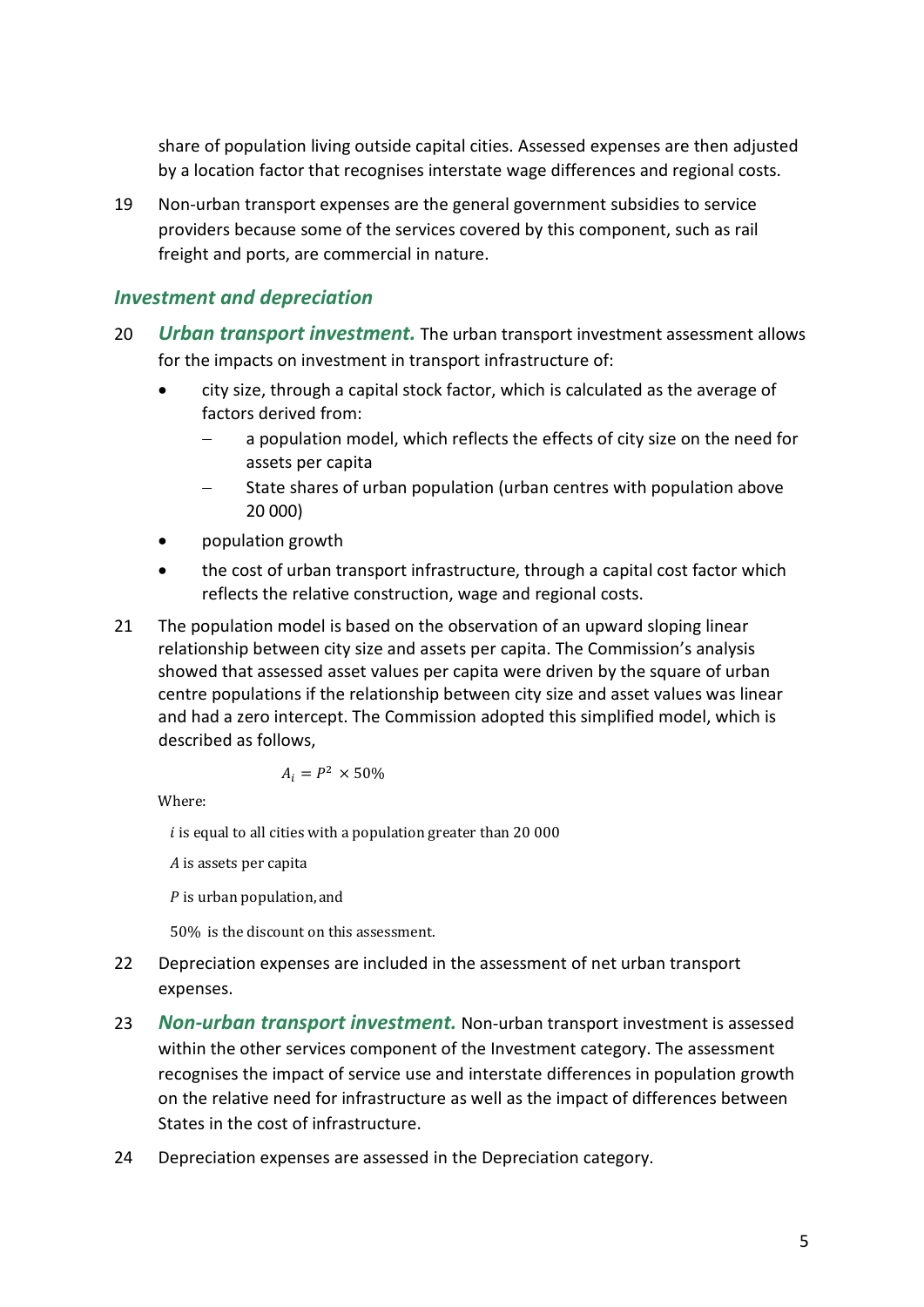### *GST redistribution*

25 [Table 5](#page-8-1) shows the GST redistributed by the assessment of Transport recurrent costs.

|                      | <b>NSW</b>   | Vic    | Qld         | WA    | <b>SA</b> | Tas    | <b>ACT</b> | NT     | Redist (a) |
|----------------------|--------------|--------|-------------|-------|-----------|--------|------------|--------|------------|
|                      | \$m          | \$m    | \$m         | \$m   | \$m       | \$m    | \$m        | \$m    | \$m        |
| Urban transport      |              |        |             |       |           |        |            |        |            |
| Urban centre size    | 258          | 700    | $-495$      | 22    | $-112$    | $-216$ | $-50$      | $-107$ | 980        |
| Wage costs           | 10           | $-25$  | $-15$       | 45    | $-15$     | $-12$  | 6          | 5      | 67         |
| Component total      | 267          | 669    | $-508$      | 68    | $-126$    | $-219$ | $-45$      | $-106$ | 1 0 0 4    |
| Non-urban transport  |              |        |             |       |           |        |            |        |            |
| Non-urban population | 52           | $-104$ | 140         | $-57$ | $-34$     | 22     | $-25$      | 5      | 219        |
| Regional costs       | $-14$        | -9     | $\mathbf 0$ | 13    | 6         | 1      | $-1$       | 4      | 25         |
| Wage costs           | $\mathbf{1}$ | $-3$   | $-2$        | 5     | $-2$      | $-1$   | 1          | 1      | 8          |
| Component total      | 40           | $-111$ | 139         | -44   | $-30$     | 21     | $-25$      | 11     | 211        |
| Category total       | 307          | 557    | $-369$      | 23    | $-157$    | $-198$ | $-70$      | $-95$  | 888        |

#### <span id="page-8-1"></span>**Table 5 GST impact, Transport assessment, 2018 Update**

(a) Totals may not add-up due to interactions.

Source: Commission calculation, 2018 Update.

### 26 [Table 6](#page-8-2) shows the GST redistributed by the urban transport component of the Investment category.

|                   | <b>NSW</b> | Vic   | Qld    | <b>WA</b> | SA     | Tas   | <b>ACT</b> | ΝT  | Redist (a) |
|-------------------|------------|-------|--------|-----------|--------|-------|------------|-----|------------|
|                   | \$m        | \$m   | \$m    | \$m       | \$m    | \$m   | \$m        | \$m | \$m        |
| Population growth | $-29$      | 166   | $-20$  | $-38$     | $-46$  | $-27$ | 2          | -8  | 168        |
| City size         | 193        | 478   | $-306$ | $-131$    | $-128$ | $-50$ | -30        | -26 | 672        |
| Capital costs     | 33         | $-49$ | $-12$  | 22        | 1      | $-1$  | 3          |     | 61         |
| Total             | 198        | 595   | $-338$ | $-147$    | $-173$ | $-78$ | $-25$      | -33 | 793        |

#### <span id="page-8-2"></span>**Table 6 GST impact, urban transport investment, 2018 Update**

(a) Totals may not add-up due to interactions.

<span id="page-8-0"></span>Source: Commission calculation, 2018 Update.

## **ISSUES AND ANALYSIS**

27 The main issues to be considered are:

- whether there is a sufficiently robust conceptual case to retain the general approach adopted in the 2010 and 2015 Reviews
- whether the models underpinning the recurrent and infrastructure urban transport assessments can be improved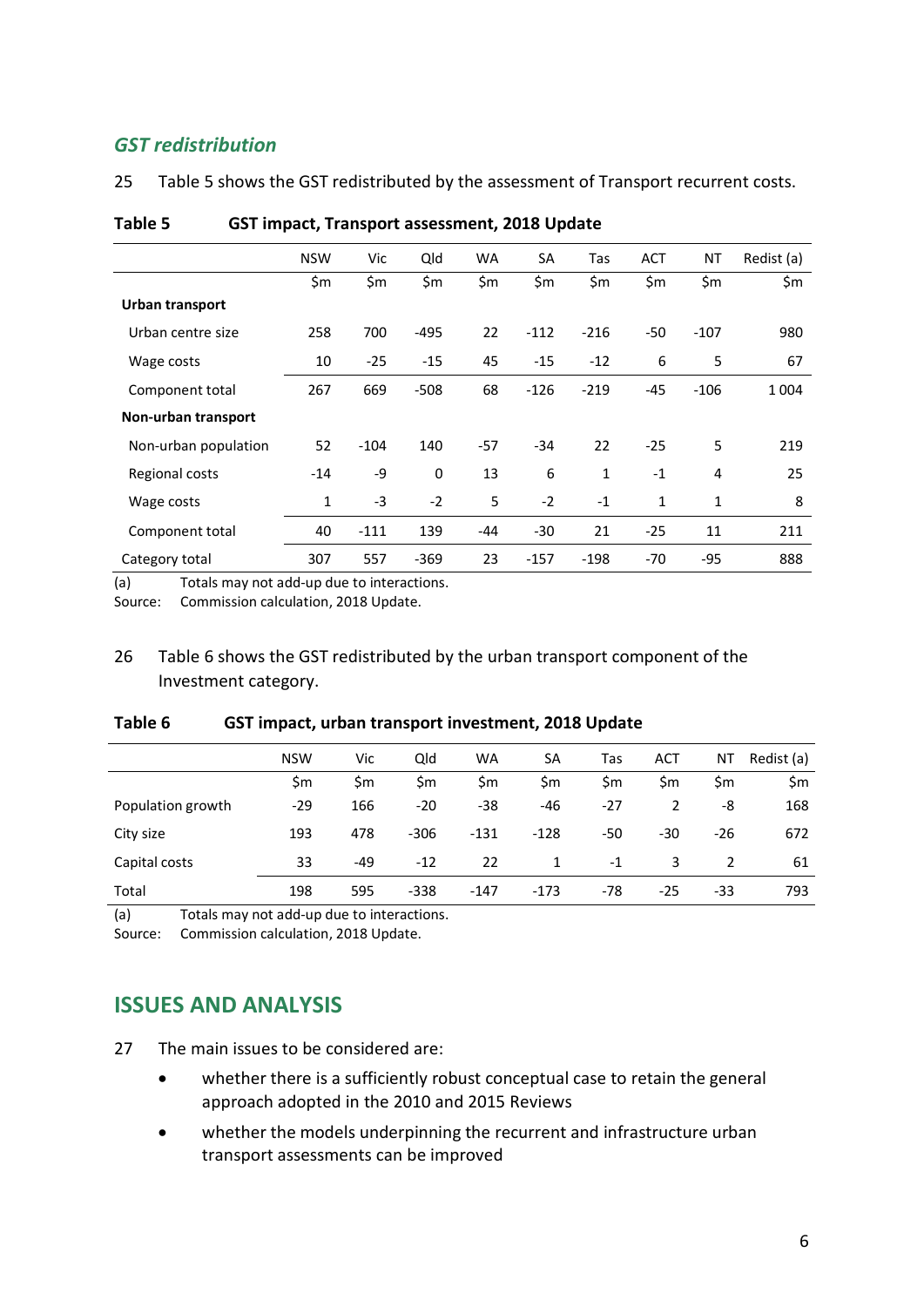- the definition and size of urban areas
- the assessment of non-urban transport subsidies.
- 28 The treatment of Commonwealth payments for investment on the National Network Rail projects is discussed in Draft assessment paper CGC 2018-01/18-S *Roads*.

### <span id="page-9-0"></span>**Conceptual case**

- 29 In the last two reviews, some States have criticised the conceptual case supporting the assessment model as weak and lacking theoretical underpinning. The conceptual case rests on the following propositions:
	- population is the main non-policy influenced driver of urban transport expenses
	- per capita net expenses increase with urban population size.

### *Drivers of expenses*

- 30 Work done by the consultant engaged for this review and Commission staff sought to identify the drivers of State urban transport expenses.
- 31 However, the specific question relevant to the assessments ('what drives the net expenditure of urban transport services') is not addressed directly in the Australian or the international literature.<sup>[3](#page-9-1)</sup> The literature looks separately at the factors affecting the major determinants of costs and revenue (the demand for, the supply of, and the costs of transport services).
- 32 The drivers of the use of public transport, price elasticities and the impact of urban form on public transport are major focuses of research. Some research also examines how public transport supply matches social needs and how privatisation affects costs.
- 33 The literature indicates that demand for public transport is influenced by many factors whose effects vary from place to place and time to time. Those influences include:
	- non-policy influences:

 $\overline{a}$ 

- − urban area population size and its composition in terms of age and socio-economic status (including car ownership and car travel costs)
- urban form including: size of urban area; distances between residential areas and areas of economic activity; population density; and whether economic activity is concentrated in one or many centres
- geographic features (such as harbours) which affect route design and trip times

<span id="page-9-1"></span><sup>&</sup>lt;sup>3</sup> Consultants engaged for the 2010 Review also found no literature on this issue or the links between city size and transport subsidies.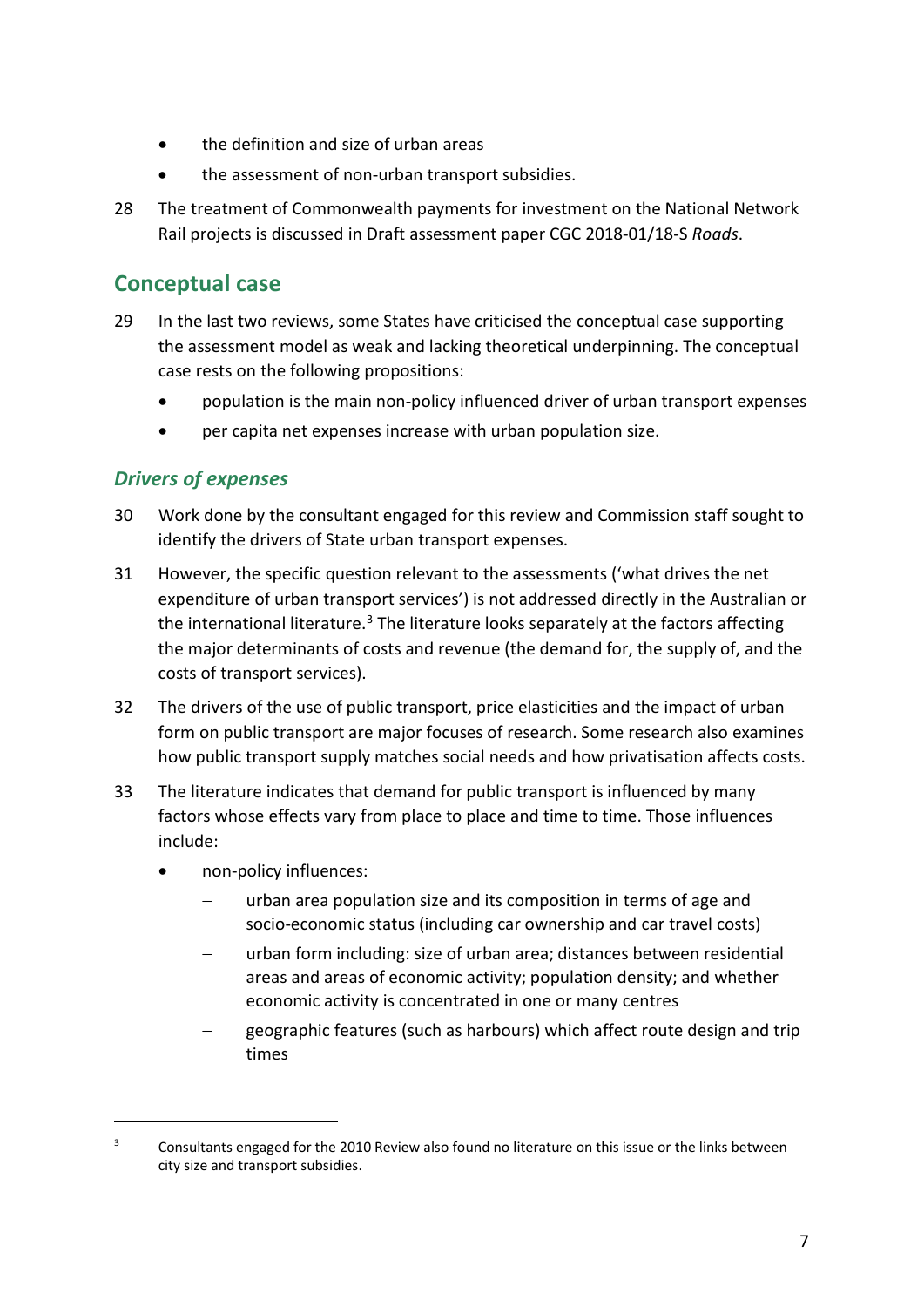- city history, which may have affected the location of economic activity and the pattern of development
- policy influences
	- service quality, including efficiency
	- − public transport fares
	- − availability of car parking and its costs
	- − congestion and car travel trip times
	- government policies on land use, environmental issues, access to central areas.
- 34 The supply and costs of transport may be affected by:
	- non-policy influences:
		- − the demand for services and how it is spread through the day and week
		- the socio-economic characteristics of users (which may affect the need to provide some services and/or targeted fare concessions)
		- − congestion and its effect on operating speeds
		- trip lengths
		- − costs of inputs, especially wages and equipment
		- − topography
	- policy influences
		- mode of transport provided
		- efficiency and other operating policies, including the extent of contracting/privatisation
		- fare levels
		- the extent to which transport is used to address other policy goals, such as environmental and city developmental issues.
- 35 Infrastructure specific drivers include the following non-policy influences:
	- population and economic growth and the location of that growth
	- the need to retro-fit new facilities into a well-established environment, which creates a need for costly underground and, based on current and proposed projects in Sydney and Melbourne, above ground facilities
	- changing technology, including new train technology, which changes the specifications of new infrastructure often leading to new control infrastructure and upgrades of existing infrastructure. These costs occur in all States but more so in the big cities as they are linked to city, task and fleet size.
- 36 The non-policy influences fall into two broad groups: population size and characteristics, and urban form and topography. The 2015 Review recurrent and infrastructure models recognise the impact of population size on urban transport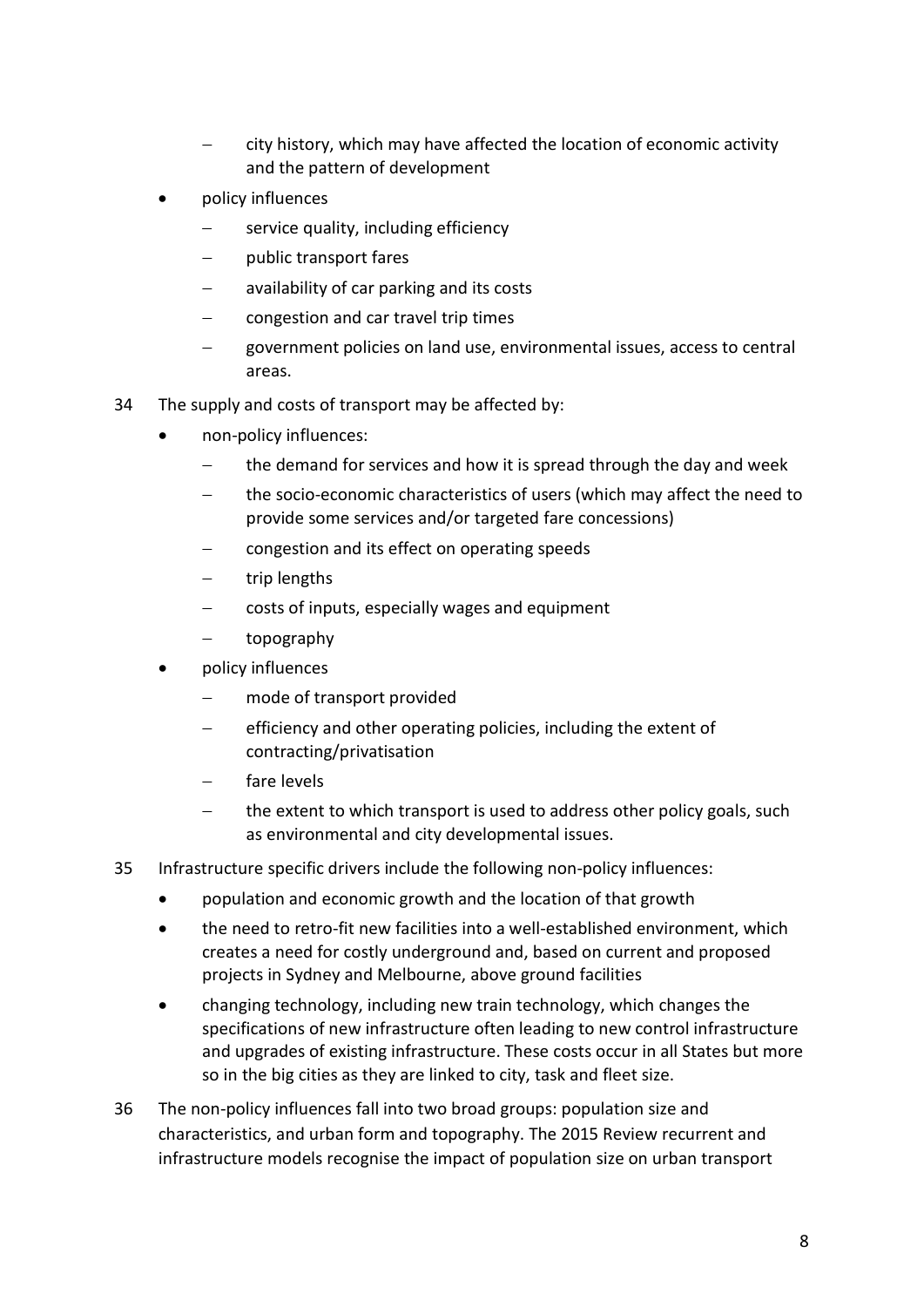expenses. For the 2020 Review, Commission staff have engaged a transport consultant to investigate whether the models should and, if so, could be refined to explicitly incorporate population characteristics and urban form.

- 37 As in the Commission's other assessments, policy influences are reflected in the average expenses. Some States have said the data for some cities (especially Sydney, where they believe the urban transport system is inefficient) should be adjusted to remove policy influences. They also said Sydney and Melbourne have too much influence on the results. (That said, staff consider that Sydney's per capita net expenses are more in line with the net expenses of other large cities than Melbourne's. Melbourne's per capita net expenses are low, which may be partly because a proportion of the expenses of its train network, covering cities such as Melbourne, Geelong, Bendigo and Ballarat, are classified as non-urban transport expenses. It is possible that some of those expenses should be reclassified as urban transport expenses.)
- 38 We are not inclined to adjust individual State data because it would move the assessment away from what States do and towards what they should do. Also, it would be inconsistent with the Commission's other assessments.
- 39 Essentially, cities can be grouped according to population size (for example, one group could be Sydney and Melbourne, with populations above 4 million; another group could be Brisbane, Perth and Adelaide, with population of 1 to 3 million). The logarithmic shape of the model accounts for growth rates of per capita net expenses that are inherently different between the groups. So, the assessed per capita net expenses for Brisbane, Perth and Adelaide are an average of cities that can be classified into that group, while those of Melbourne and Sydney are an average of cities that can be classified into that group.
- 40 The Commission applies the same approach to its other assessments. The assessment of use and costs by remoteness for various services is an example of this. There are six States with population in very remote areas, but three (Queensland, Western Australia and the Northern Territory) have 87% of the Australian population living in very remote areas. These three States essentially set the average level of service and cost in very remote areas. The Commission does not adjust the data for those States for any differences between their policies or efficiency and those of the other States. The remoteness and regional costs assessment redistributes about \$2.3 billion, which is more than the transport assessments.
- 41 Moreover, any attempt to adjust the data for individual cities to better reflect average policy would be fraught with difficulties. For example, how should the average level of efficiency be calculated for Sydney? Is Melbourne more efficient or are its lower expenses due to a lower level of service? Are the efficiency and service levels for a city with a population of, say, 2 million relevant to a city of, say, 4 million?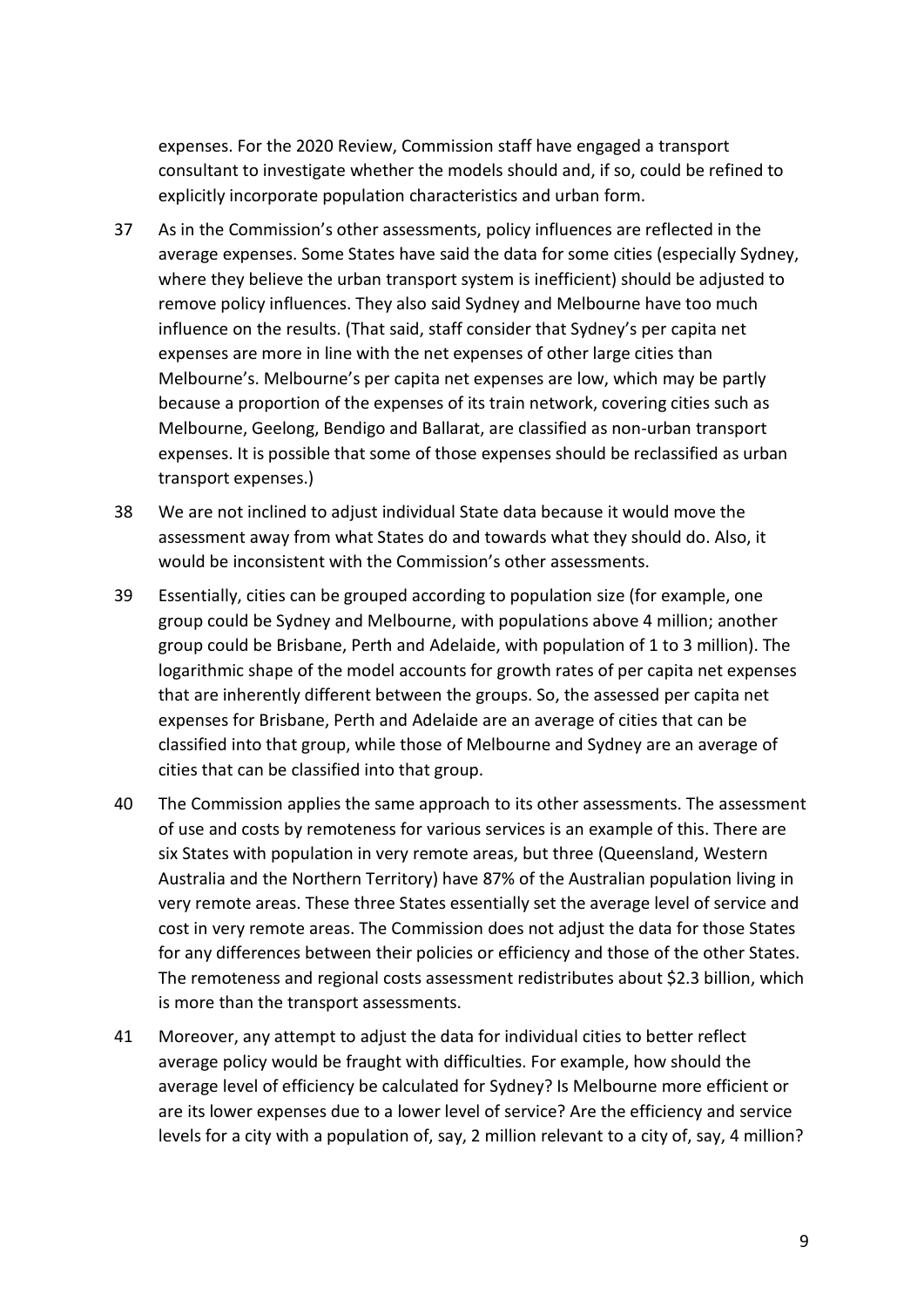### *Increasing per capita expenses*

42 Australian data show that per capita net expenses increase with urban population size. The Commission's assessments reflect this. Commission staff's review of literature shows the Australian experience is not unique. [Table 7,](#page-12-0) [Table 8](#page-12-1) and [Table 9](#page-13-0) indicate the experience also occurs generally in Spain, France and the United States.

|                             | No of cities | Population | Total<br>subsidies | Subsidy per<br>capita |
|-----------------------------|--------------|------------|--------------------|-----------------------|
|                             | No.          | Million    | Million $\epsilon$ | €                     |
| Madrid                      |              | 6.3        | 167.5              | 26.7                  |
| <b>Barcelona</b>            |              | 4.9        | 152.0              | 30.9                  |
| 500 000 to 1 000 000 people | 4            | 2.7        | 28.6               | 10.5                  |
| 100 000 to 500 000 people   | 36           | 7.3        | 31.5               | 4.3                   |
| 50 000 to 100 000 people    | 40           | 2.8        | 6.1                | 2.2                   |
| 20 000 to 50 000 people     | 9            | 0.3        | 0.7                | 2.3                   |
| $\sim$ $\sim$               |              |            |                    |                       |

#### <span id="page-12-0"></span>**Table 7 Government subsidies by city size, Spain**

(a) Data are for 2008.

Source: Ruiz-Montanez M (2017), 'Financing public transport: a spatial model based on city size', European Journal of Management and Business Economics, Vol 26, issue 1.

#### <span id="page-12-1"></span>**Table 8 Government subsidies by city size, France**

|                           | No of cities | Population | Total<br>subsidies | Subsidy per<br>capita | Subsidy as<br>% of total<br>revenue |
|---------------------------|--------------|------------|--------------------|-----------------------|-------------------------------------|
|                           | No.          | Million    | Million $\epsilon$ | $\epsilon$ pc         | %                                   |
| Paris metropolitan area   | $\mathbf{1}$ | 11.96      | 5415               | 452.8                 | 60.2                                |
| Cities over 400 000       | 12           | 11.99(a)   | 2979               | 248.5                 | 78.6                                |
| Cities under 400 000      | 14           | 4.2(b)     | 1 2 8 8            | 306.7                 | 85.9                                |
| Cities over 200 000       | 11           | 2.75(c)    | 565                | 205.5                 | 88.4                                |
| Cities 100 000 to 200 000 | 44           | 6.6(d)     | 1029               | 155.9                 | 87.6                                |
| Cities 50 000 to 100 000  | 64           | 4.8(d)     | 356                | 74.2                  | 86.2                                |
| Cities under 50 000       | 41           | 1.03(e)    | 57                 | 55.3                  | 89.1                                |

(a) Based on actual populations for 9 cities and an assumed 0.5 million for the other 3.

(b) Population assumed to be 0.3 million.

(c) Population assumed to be 0.25 million.

(d) Population assumed to be at the mid-point of the range.

(e) Population assumed to be 0.025 million.

Source: Ruiz-Montanez M (2017), 'Financing public transport: a spatial model based on city size', European Journal of Management and Business Economics, Vol 26, issue 1.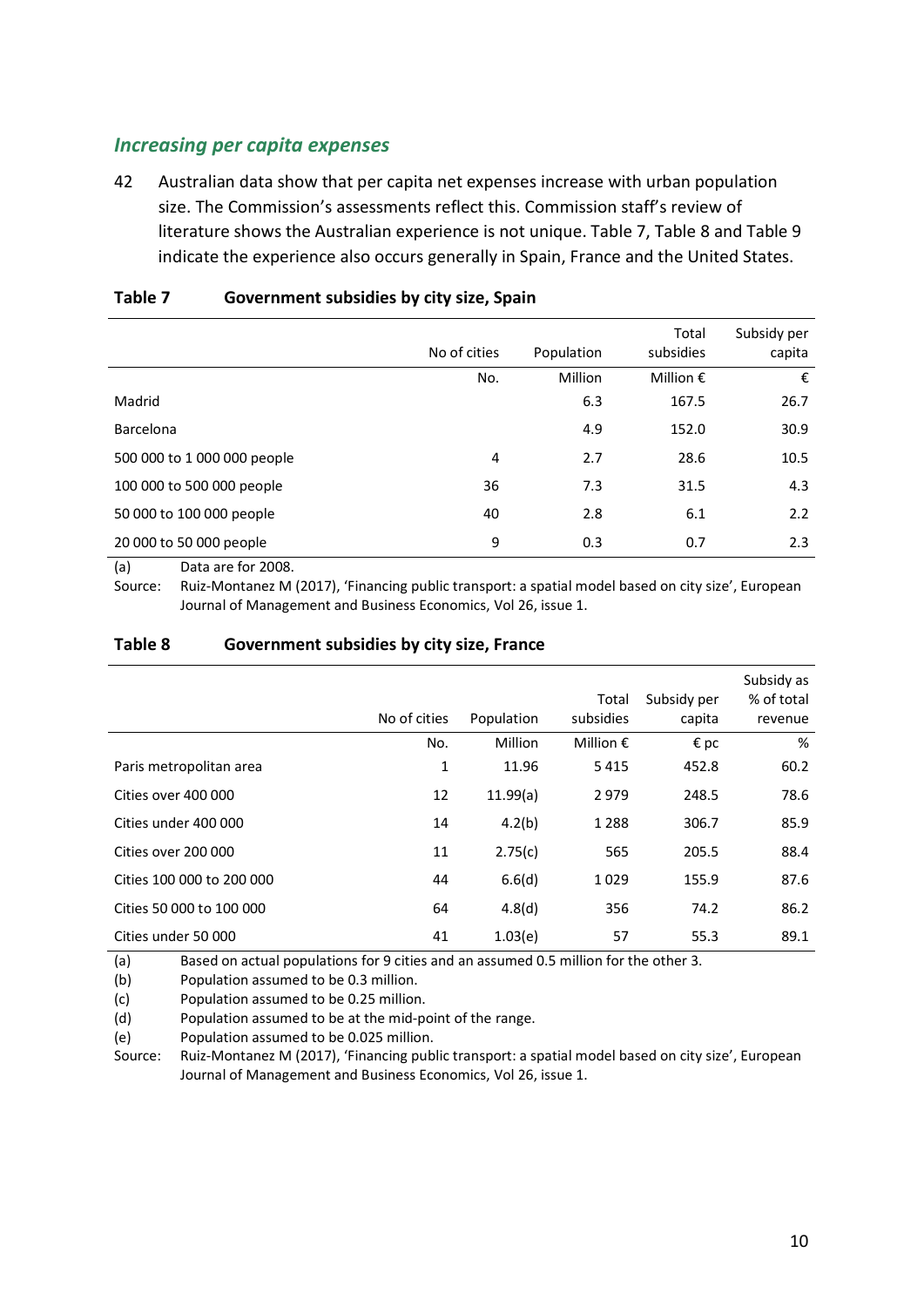| City population size | Subsidies per capita |
|----------------------|----------------------|
|                      | US\$ pc              |
| over 5 million       | 167                  |
| 3 to 5 million       | 126                  |
| 2 to 3 million       | 110                  |
| 1 to 2 million       | 68                   |
| 0.5 to 1 million     | 45                   |
| 0.3 to 0.5 million   | 34                   |
| 0.05 to 0.3 million  | 32                   |
| Total                | 95                   |

#### <span id="page-13-0"></span>**Table 9 Government subsidies by city size, United States, 2011**

Note: The American data contains 368 cities. The data reported in this table is based on a staff calculation. We were not able to ascertain the consistency of reporting in each city.

Source: US National Transit Database.

- 43 Some European research argued per capita subsidies rise with city size because the number of routes needed to connect each suburb to the others grows faster than the growth in the number of suburbs. For example, a city of 2 suburbs requires 1 route to connect them, 3 suburbs require 3 routes, 4 suburbs require 6 routes, 5 suburbs require 10 routes, 6 suburbs require 15 routes and so on.
- 44 City size drives the total level of travel in cities. Many factors affect how that travel is split between private and public means. Nevertheless, the Australian and international data show per capita net expenses for public urban transport services increase with city size, which strongly supports the basis of the current assessment approach.

Staff propose to recommend the Commission:

• retain the current general approach to the assessment of recurrent and infrastructure urban transport expenditure because the conceptual case that city population is a major driver of net expenses and assets for public transport systems is strong and supported by data.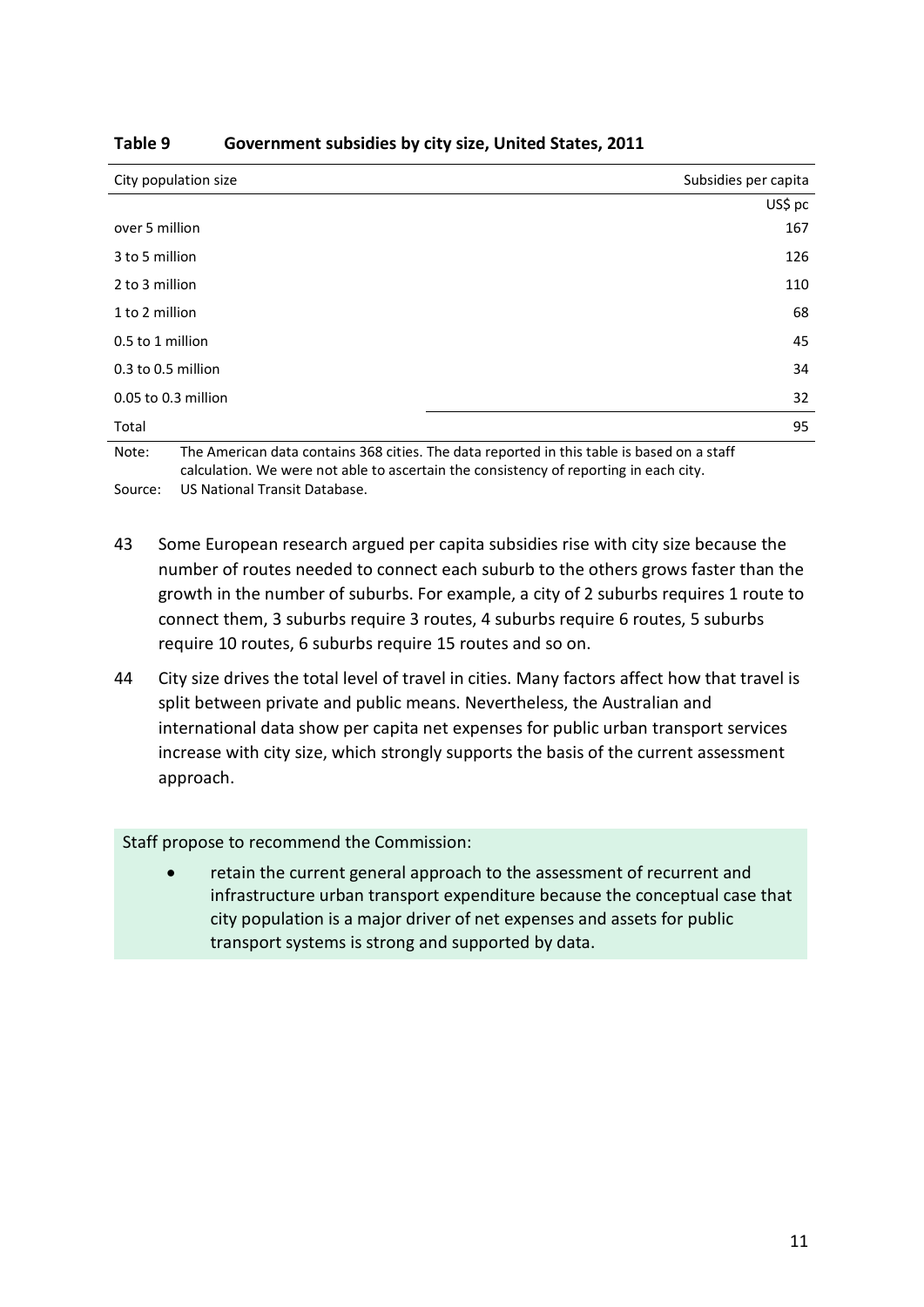# <span id="page-14-0"></span>**Urban transport expenses and infrastructure models**

- 45 In the last two reviews, some States expressed concerns about the models used to assess urban transport net expenses and infrastructure requirements, including:
	- using population as the sole driver of net urban operating expenses
	- the appropriate shape of the relationship between population and per capita expenses and asset values.
- 46 As part of the 2020 Review, the Commission has engaged a consultant with expertise in transport economics with two primary objectives:
	- to develop a model or models that can be used to assess States' urban transport recurrent and infrastructure expenditure requirements
	- provide confidence for States that the model/s and data used are reliable and fit for purpose.
- 47 The consultancy was in two stages. The stage 1 report has been circulated to States. As part of stage 2, the consultant will explore whether current models can be improved by including a more comprehensive set of non-policy influences, such as population characteristics, urban form and topography. Commission staff have collected data from each State on urban transport expenditure, assets and use by urban centre to help that modelling.
- 48 Once stage 2 of the consultancy has been completed, staff will provide the stage 2 report to States for comments. After receiving comments, staff will develop assessment proposals for net expenses and investment for the Commission.
- 49 If the consultant cannot develop simple and intuitive models that better capture State needs than the current ones, staff would propose to retain the current approach and update it using the recently collected data.

#### Staff propose to:

• provide the report on stage 2 of the consultancy to States for comments. After receiving those comments, staff will develop assessment proposals for net expenses and investment for the Commission.

### <span id="page-14-1"></span>**Definition of urban areas**

- 50 We propose to retain the 2015 Review definition of urban areas: ABS Urban Centres/Localities (UCLs) contained within Significant Urban Areas (SUAs). This was supported by our 2020 Review consultant in their stage 1 report.
- 51 In the last review, only SUAs with population above 20 000 were included. For the 2020 Review, staff propose to include all SUAs. This would increase the number of urban areas from 65 to 106. The vast majority of SUAs have a population above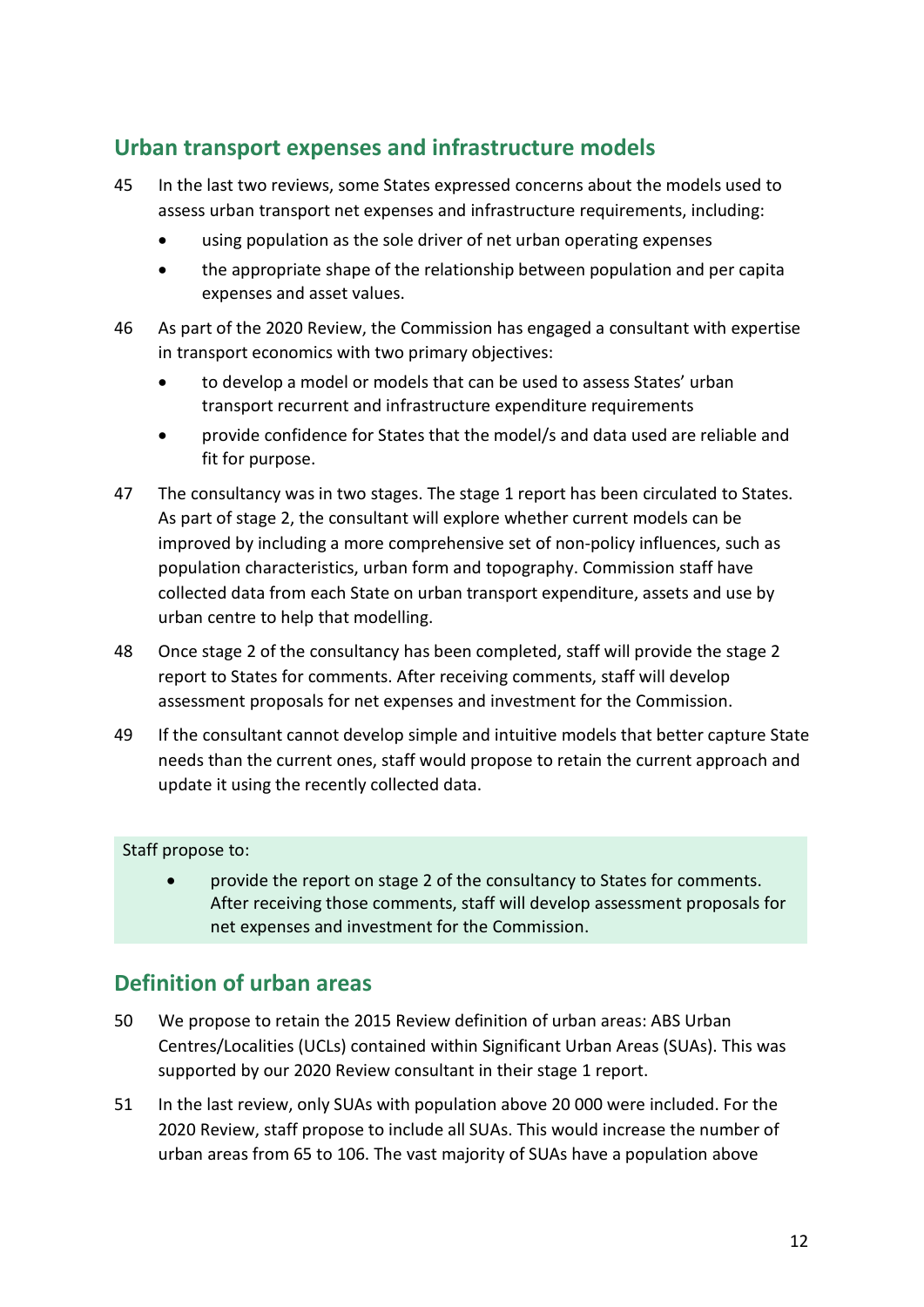10 000 and the majority have public transport services.[4](#page-15-1) This change will better reflect what States do. A full list of the SUAs with their population is at Attachment A.

- 52 In the 2015 Review, Queensland made a case to amalgamate the Gold Coast with Brisbane. For this review, we asked the consultant to review whether and, if so, which satellite cities should be amalgamated with their principal city. In the stage 1 report, the consultant proposed the following two criteria be used to decide whether or not satellite cities should be amalgamated with their principal city.
	- A public transport travel time threshold of 120 minutes between the principal and satellite city centres in morning peak hours be applied. This threshold indicates the maximum commute travel time between the principal and satellite cities.
	- The proportion of inter-city commute trips is greater than 5 per cent of satellite intra-city commute trips. This criterion indicates a minimum level of labour market integration between the principal and the satellite city.
- 53 The analysis based on these criteria will form part of stage 2.

Staff propose to recommend the Commission:

- retain the 2015 Review definition of urban areas: ABS UCLs contained within SUAs
- include all SUAs in the assessment of urban transport because most of them have public transport services.
- decide whether or not some satellite cities should be amalgamated with their principal city based on the results of the analysis using the two quantitative criteria proposed by the consultant.

## <span id="page-15-0"></span>**Non-urban expenses**

 $\overline{a}$ 

54 We propose to retain the 2015 Review assessment of non-urban transport services, which is based on State shares of population outside capital cities. The assessment was supported by States in the last review.

Staff propose to recommend the Commission:

• retain the 2015 Review assessment of non-urban transport services, which is based on State shares of population outside capital cities.

<span id="page-15-1"></span><sup>&</sup>lt;sup>4</sup> The Mildura – Wentworth and Echuca – Moama SUAs are split between New South Wales and Victoria. On the New South Wales' side, the population is below 10 000.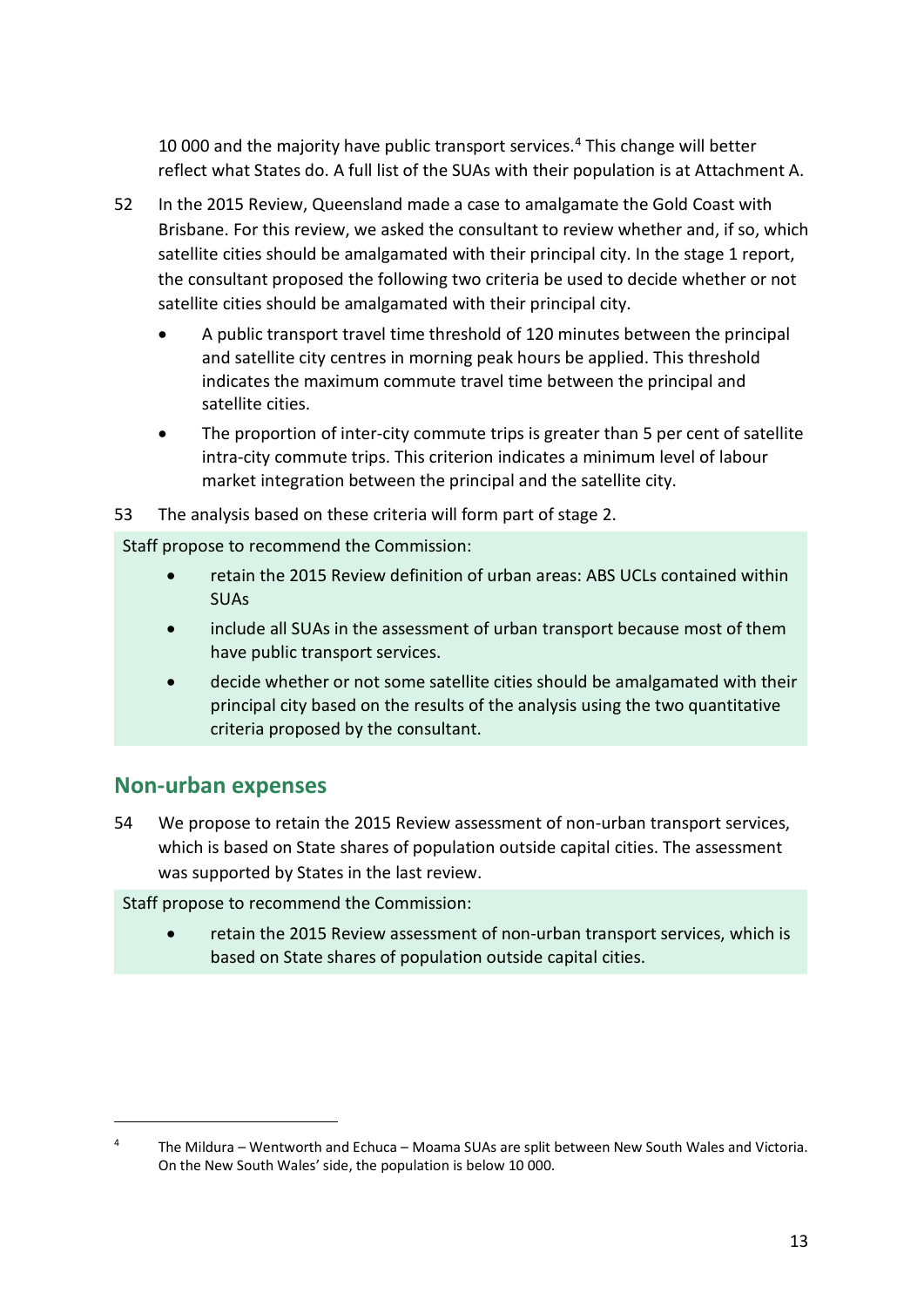## <span id="page-16-0"></span>**CONCLUSION AND WAY FORWARD**

- 55 Commission staff propose to retain the overall regression-based approach to the assessment of urban transport recurrent and infrastructure needs. However, staff have engaged a consultant to review the models and see whether they can be improved.
- 56 The consultant will also review the case for amalgamating satellite cities with their principal cities.
- 57 Because of delays in finalising State financial and use data, we now expect a final report on stage 2 of the consultancy in the second half of 2018. Once completed, we intend to share the report with State Treasuries and seek their comments. After receiving comments, staff will develop proposals for the Commission.

## <span id="page-16-1"></span>**Proposed assessment structure**

58 Staff propose the following assessment structure for this category in the 2020 Review.

| Component           | Disability           | Influence measured by disability                                                                                                       |
|---------------------|----------------------|----------------------------------------------------------------------------------------------------------------------------------------|
| Urban transport     | Urban centre size    | Recognises that the cost of State provided urban<br>passenger transport services increases with urban<br>centre population size.       |
|                     | Location             | Recognises the differences in wage costs between States.                                                                               |
| Non-urban transport | Non-urban population | Recognises the costs of providing passenger and freight<br>transport services between urban centres.                                   |
|                     | Location             | Recognises the differences in wage costs between States<br>and in the cost of providing services to different areas<br>within a State. |

#### **Table 10 Proposed Transport category structure**

| Table 11 | Proposed urban transport investment component structure |
|----------|---------------------------------------------------------|
|----------|---------------------------------------------------------|

| Component       | Disability        | Influence measured by disability                                                                             |
|-----------------|-------------------|--------------------------------------------------------------------------------------------------------------|
| Urban transport | Capital stock     | Recognises the impact of city size on the need for urban<br>transport infrastructure.                        |
|                 | Population growth | Recognises the impact of differences in population growth<br>on the need for urban transport infrastructure. |
|                 | Capital cost      | Recognises the impact of differences between States in<br>the cost of urban transport infrastructure.        |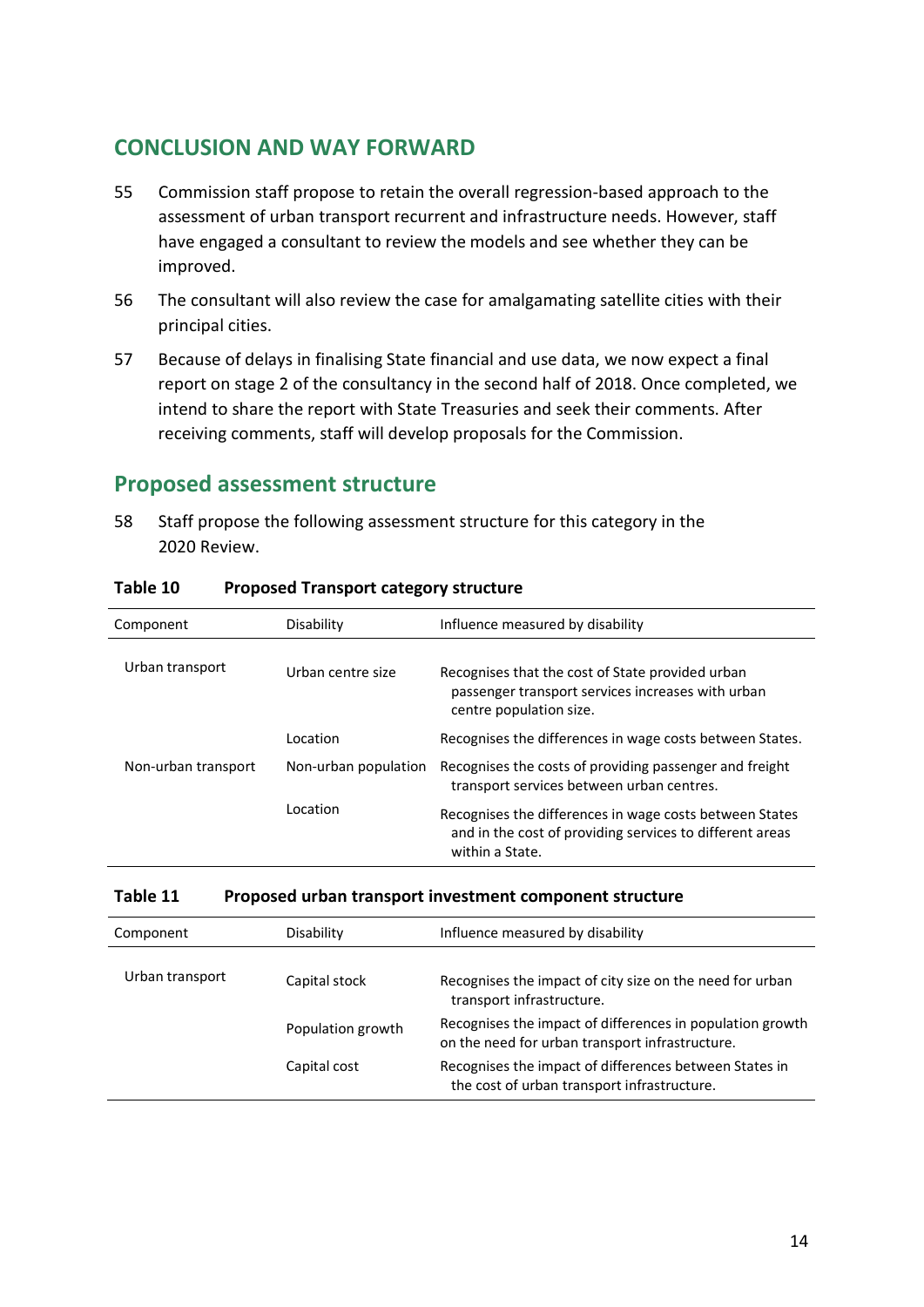# <span id="page-17-0"></span>**ATTACHMENT A: SUAS PROPOSED FOR INCLUSION**

- 1 [Table Table A-1](#page-17-1) shows the complete list of SUAs, which are all proposed for inclusion in the urban transport assessments.
- 2 Staff note that, for capital cities, SUA is a typically smaller measure of urban population than the ABS measure of greater capital city statistical areas (GCCSA). The GCCSA reflects the functional extent of each of Australia's capital cities, including persons who live within the urban centre as well as those in small towns and rural areas surrounding the city. However, the urban transport assessment primarily aims to capture disabilities associated with intra-urban transport expenses.

| State      | <b>SUA</b>                      | Treatment          | Population, 2016-17 |
|------------|---------------------------------|--------------------|---------------------|
| <b>NSW</b> | Sydney                          | Currently included | 4 612 509           |
| Vic        | Melbourne                       | Currently included | 4 5 5 2 8 9 7       |
| Qld        | <b>Brisbane</b>                 | Currently included | 2 2 3 6 7 4 1       |
| <b>WA</b>  | Perth                           | Currently included | 1965 142            |
| SA         | Adelaide                        | Currently included | 1 2 8 4 2 5 4       |
| Qld        | <b>Gold Coast - Tweed Heads</b> | Currently included | 567 674             |
| <b>NSW</b> | Newcastle - Maitland            | Currently included | 474 229             |
| ACT        | Canberra - Queanbeyan           | Currently included | 405 306             |
| <b>NSW</b> | <b>Central Coast</b>            | Currently included | 323 316             |
| <b>NSW</b> | Wollongong                      | Currently included | 295 706             |
| Qld        | Sunshine Coast                  | Currently included | 291 324             |
| Vic        | Geelong                         | Currently included | 241924              |
| Tas        | Hobart                          | Currently included | 192 870             |
| Qld        | Townsville                      | Currently included | 178 139             |
| Qld        | Cairns                          | Currently included | 151 067             |
| Qld        | Toowoomba                       | Currently included | 127 292             |
| ΝT         | Darwin                          | Currently included | 126 826             |
| Vic        | <b>Ballarat</b>                 | Currently included | 96 939              |

#### <span id="page-17-1"></span>**Table A-1 Proposed SUAs for inclusion in urban transport assessments**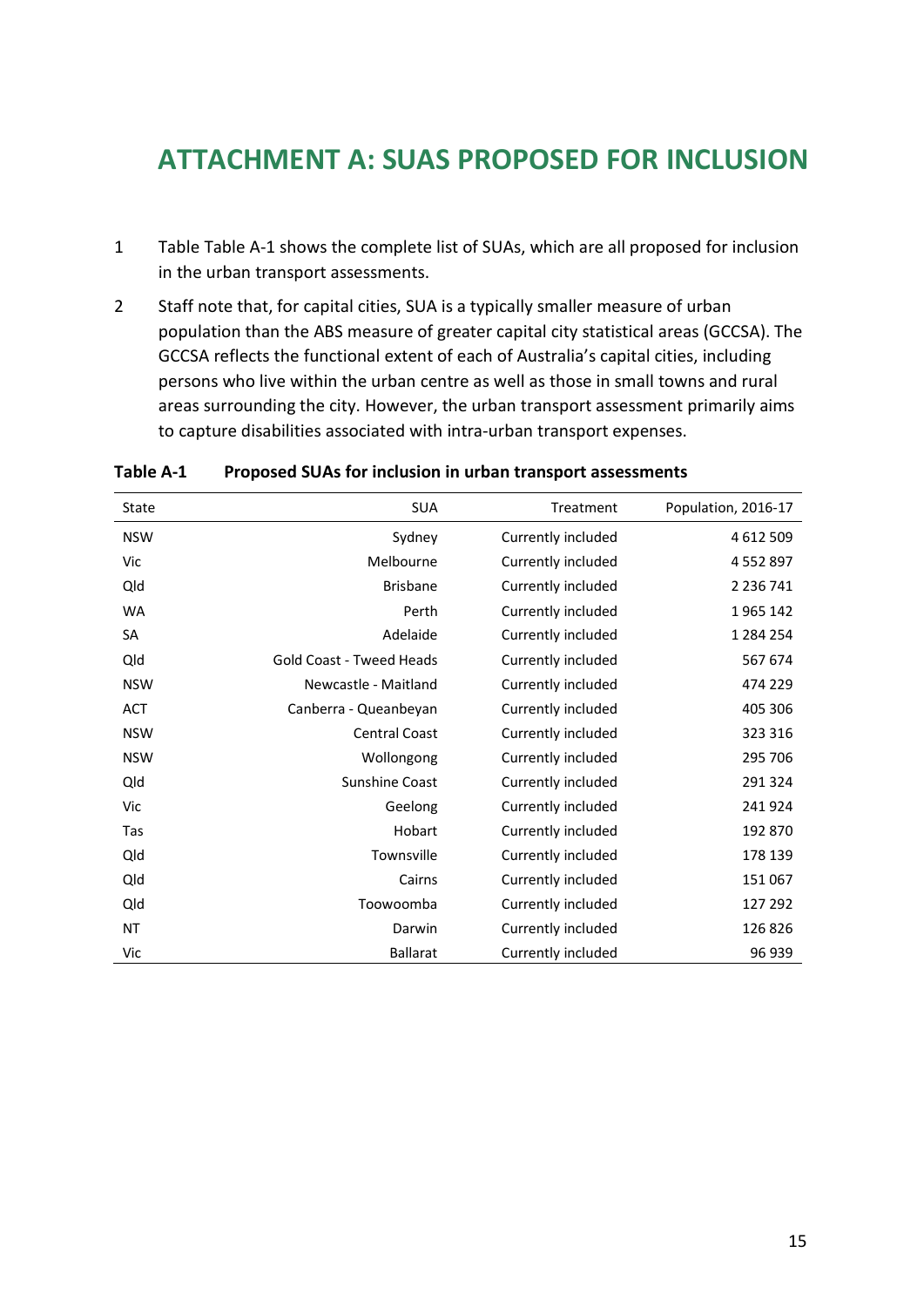| State      | <b>SUA</b>                      | Treatment          | Population, 2016-17 |
|------------|---------------------------------|--------------------|---------------------|
| Vic        | Bendigo                         | Currently included | 94 544              |
| Tas        | Launceston                      | Currently included | 83 565              |
| Qld        | Mackay                          | Currently included | 80 182              |
| Qld        | Rockhampton                     | Currently included | 75 229              |
| <b>WA</b>  | Bunbury                         | Currently included | 73 0 26             |
| <b>NSW</b> | <b>Gold Coast - Tweed Heads</b> | Currently included | 70 102              |
| Qld        | <b>Bundaberg</b>                | Currently included | 67852               |
| <b>NSW</b> | Coffs Harbour                   | Currently included | 66 435              |
| Vic        | Melton                          | Currently included | 59 778              |
| <b>NSW</b> | Wagga Wagga                     | Currently included | 53 996              |
| Qld        | Hervey Bay                      | Currently included | 53 186              |
| <b>NSW</b> | Albury - Wodonga                | Currently included | 49 380              |
| Vic        | Shepparton - Mooroopna          | Currently included | 48 403              |
| <b>NSW</b> | Port Macquarie                  | Currently included | 46 015              |
| Qld        | Gladstone - Tannum Sands        | Currently included | 44 449              |
| Vic        | Traralgon - Morwell             | Currently included | 40 143              |
| <b>NSW</b> | Tamworth                        | Currently included | 39 200              |
| <b>NSW</b> | Orange                          | Currently included | 39 1 20             |
| <b>NSW</b> | Canberra - Queanbeyan           | Currently included | 38 207              |
| Vic        | Albury - Wodonga                | Currently included | 37 743              |
| Vic        | Mildura - Wentworth             | Currently included | 37 359              |
| <b>NSW</b> | Bowral - Mittagong              | Currently included | 36 285              |
| <b>NSW</b> | Dubbo                           | Currently included | 36 150              |
| <b>WA</b>  | Geraldton                       | Currently included | 35 4 38             |
| <b>NSW</b> | <b>Bathurst</b>                 | Currently included | 34 804              |
| <b>NSW</b> | Nowra - Bomaderry               | Currently included | 34 345              |
| Vic        | Warrnambool                     | Currently included | 32 904              |
| WA         | Busselton                       | Currently included | 32 240              |
| <b>WA</b>  | Albany                          | Currently included | 31919               |
| <b>WA</b>  | Kalgoorlie - Boulder            | Currently included | 30 788              |
| Vic        | Warragul - Drouin               | Currently included | 28 959              |
| <b>NSW</b> | Lismore                         | Currently included | 28 341              |
| Tas        | Devonport                       | Currently included | 27 206              |
| SA         | Mount Gambier                   | Currently included | 26 9 20             |
| <b>NSW</b> | Nelson Bay                      | Currently included | 26 702              |

| Table A-1 |  |  |  | Proposed SUAs for inclusion in urban transport assessments (continued) |
|-----------|--|--|--|------------------------------------------------------------------------|
|-----------|--|--|--|------------------------------------------------------------------------|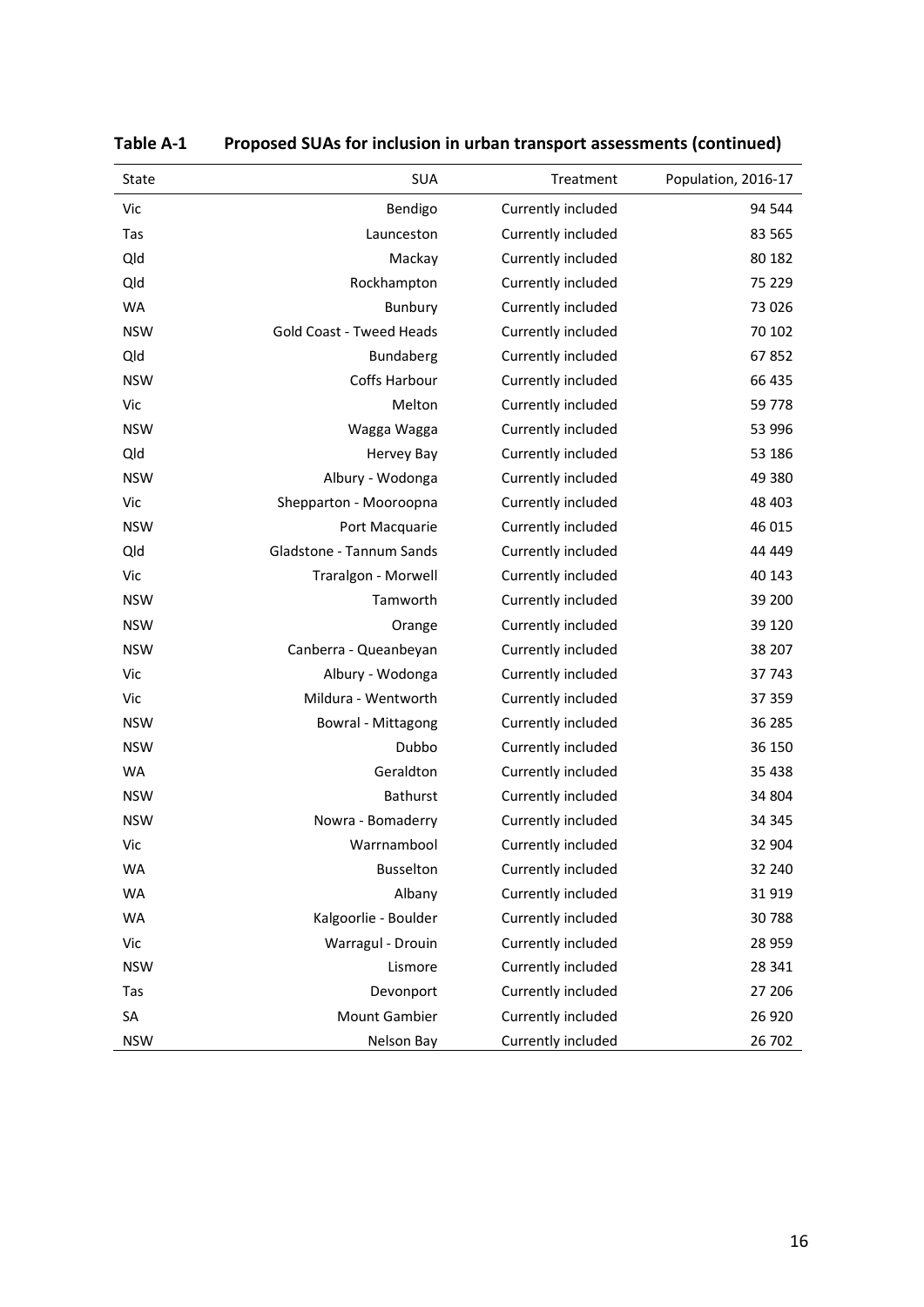| State      | <b>SUA</b>                         | Treatment              | Population, 2016-17 |
|------------|------------------------------------|------------------------|---------------------|
| NT         | <b>Alice Springs</b>               | Currently included     | 26 038              |
| Tas        | Burnie - Wynyard                   | Currently included     | 25 139              |
| Qld        | Maryborough                        | Currently included     | 24 7 37             |
| <b>NSW</b> | <b>Ballina</b>                     | Currently included     | 24 679              |
| <b>SA</b>  | Victor Harbor - Goolwa             | Currently included     | 24 5 8 6            |
| <b>NSW</b> | Taree                              | Currently included     | 24 031              |
| <b>NSW</b> | Goulburn                           | Currently included     | 23 014              |
| SA         | Whyalla                            | Currently included     | 22 475              |
| <b>NSW</b> | Morisset - Cooranbong              | Currently included     | 22 169              |
| <b>NSW</b> | Armidale                           | Currently included     | 21 2 15             |
| <b>NSW</b> | Forster - Tuncurry                 | Currently included     | 21 0 21             |
| <b>NSW</b> | Griffith                           | Propose inclusion      | 19 6 20             |
| Qld        | Mount Isa                          | Currently included (a) | 19 13 6             |
| Vic        | Wangaratta                         | Propose inclusion      | 18 942              |
| Vic        | <b>Bacchus Marsh</b>               | Propose inclusion      | 18 8 65             |
| Qld        | Gympie                             | Propose inclusion      | 18 700              |
| <b>NSW</b> | Grafton                            | Propose inclusion      | 18 5 95             |
| <b>NSW</b> | <b>Broken Hill</b>                 | Propose inclusion      | 18 040              |
| Qld        | Yeppoon                            | Propose inclusion      | 17952               |
| <b>NSW</b> | St Georges Basin - Sanctuary Point | Propose inclusion      | 17919               |
| <b>SA</b>  | <b>Murray Bridge</b>               | Propose inclusion      | 17 376              |
| Vic        | Gisborne - Macedon                 | Propose inclusion      | 16 627              |
| <b>WA</b>  | Karratha                           | Propose inclusion      | 16 390              |
| Vic        | Horsham                            | Propose inclusion      | 15 9 27             |
| <b>NSW</b> | <b>Batemans Bay</b>                | Propose inclusion      | 15 862              |
| <b>NSW</b> | Ulladulla                          | Propose inclusion      | 15 4 17             |
| Vic        | Moe - Newborough                   | Propose inclusion      | 15 3 9 1            |
| SA         | Port Lincoln                       | Propose inclusion      | 14 961              |
| Vic        | Sale                               | Propose inclusion      | 14 765              |
| <b>WA</b>  | <b>Broome</b>                      | Propose inclusion      | 14 5 68             |
| <b>NSW</b> | Camden Haven                       | Propose inclusion      | 14 5 34             |
| <b>WA</b>  | Port Hedland                       | Propose inclusion      | 14 4 45             |
| Qld        | Warwick                            | Propose inclusion      | 14 187              |
| SA         | Port Pirie                         | Propose inclusion      | 14 125              |
| Qld        | Emerald                            | Propose inclusion      | 14 083              |

| Table A-1 |  |  |  | Proposed SUAs for inclusion in urban transport assessments (continued) |
|-----------|--|--|--|------------------------------------------------------------------------|
|-----------|--|--|--|------------------------------------------------------------------------|